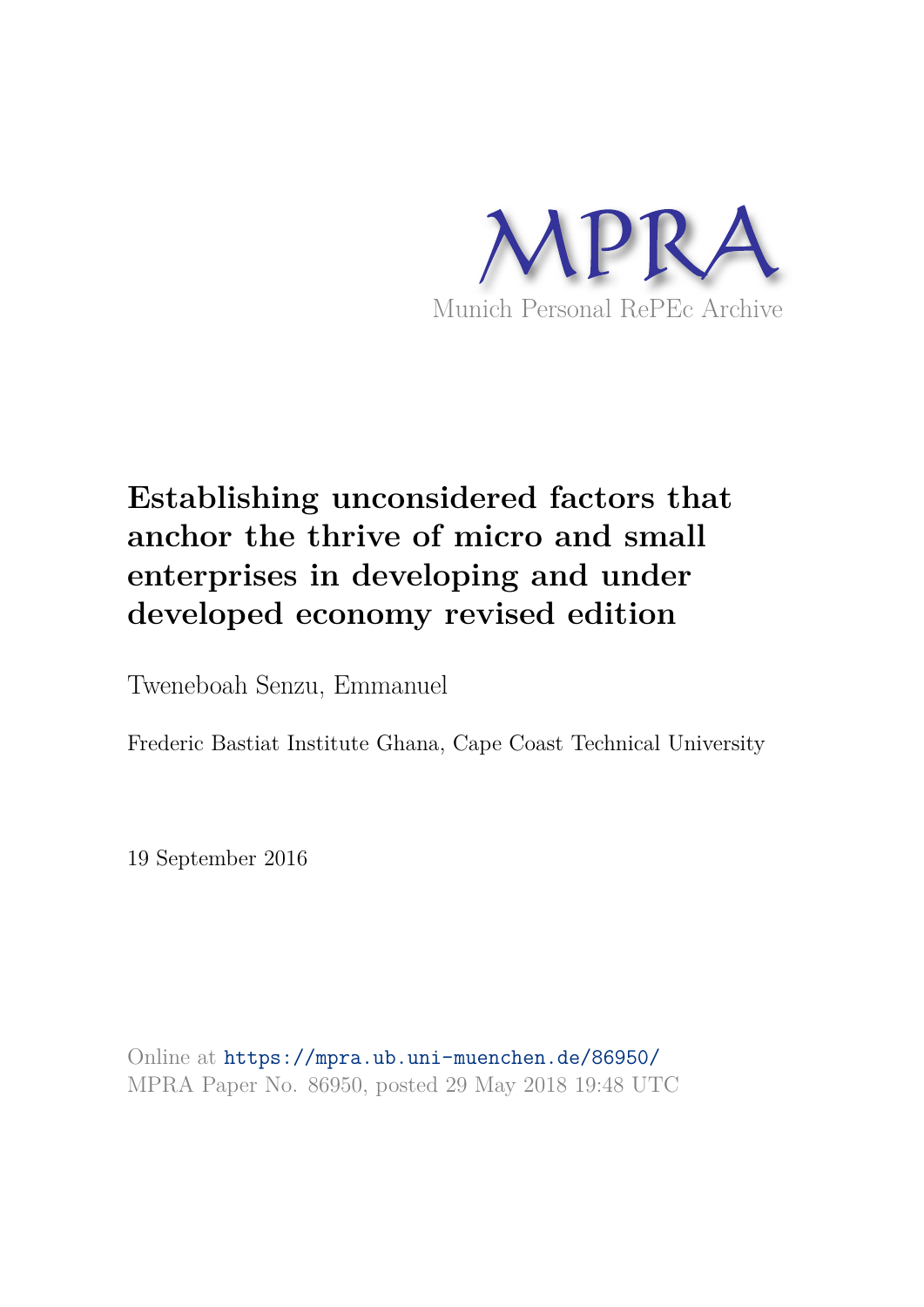Establishing unconsidered factors that anchor the thrive of micro and small Enterprises in Developing and under Developed Economy revised edition

\*\*\*\*\*\*\*\*\*\*\*\*\*\*\*\*\*\*\*\*\*\*\*\*\*\*\*\*\*\*\*\*\*\*\*\*\*\*\*\*\*\*\*\*\*\*\*\*\*\*\*\*\*\*\*\*\*

Emmanuel Tweneboah Senzu Tsenzu706@gmail.com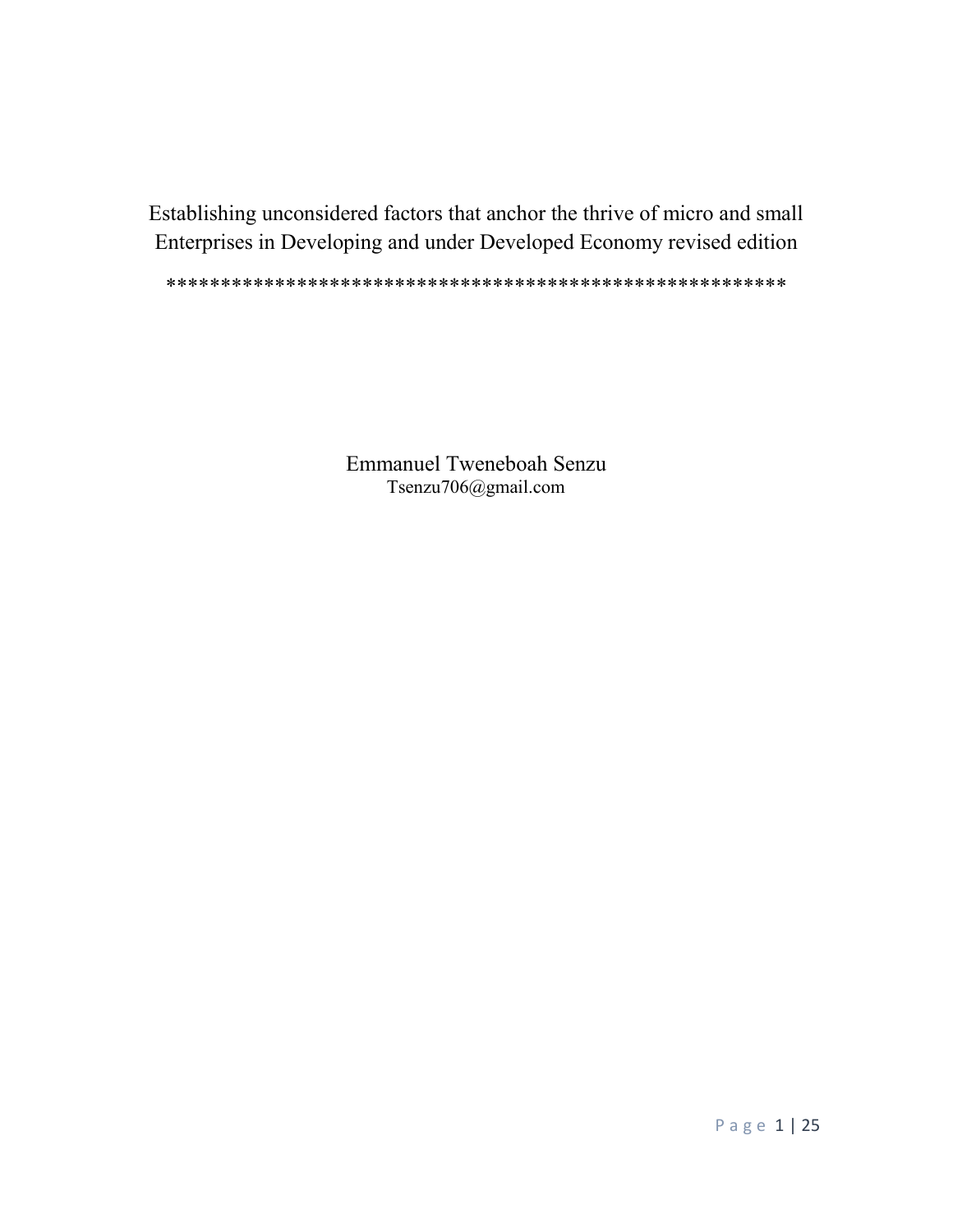## 1. ABSTRACT

The focus of this paper is to microscopically, identify and analyze unconsidered factors in developing and underdeveloped countries that continue to impinge the successful expansionist mission of micro and small scale Enterprises. It also seek to further produce an in-depth analysis of identified causes that promote sustenance performance of micro and small enterprises, lacking Entrepreneurial character to expand in developing and underdeveloped economy

### 2. INTRODUCTION

The Economy suffer stagnancy when dominated with the activities of Small Business Owners in Africa, became a hypothetical statement to be proved, hence the essence and the purpose of this paper was to further conduct research studies on the unconsidered variables that continue to anchor the thrive of Micro and small scale Enterprises, lacking Entrepreneurial character to expand in such economy, despite several International and local interventional programmes designed on annual bases to support the growth and expansion of Enterprise in the developing and underdeveloped countries of Africa. An effort was made to define the word 'Small business owner' and an Entrepreneur, to set-up a conceptual framework that will guide the empirical works and deduction out of the findings. Small Business Owners (SBO) were defined as the kind of business executives whose motive for establishing ventures, were for the purpose of subsistence. While Entrepreneurs were the kind of business executives with the highest motive of profit making, driven under expansionist agenda within a set time frame.

I undertook a lot of literature reading on SMEs growth and contribution in Africa which had a lot of interesting solutions to provide for sustainable economic growth in developing countries,

P a g e 2 | 25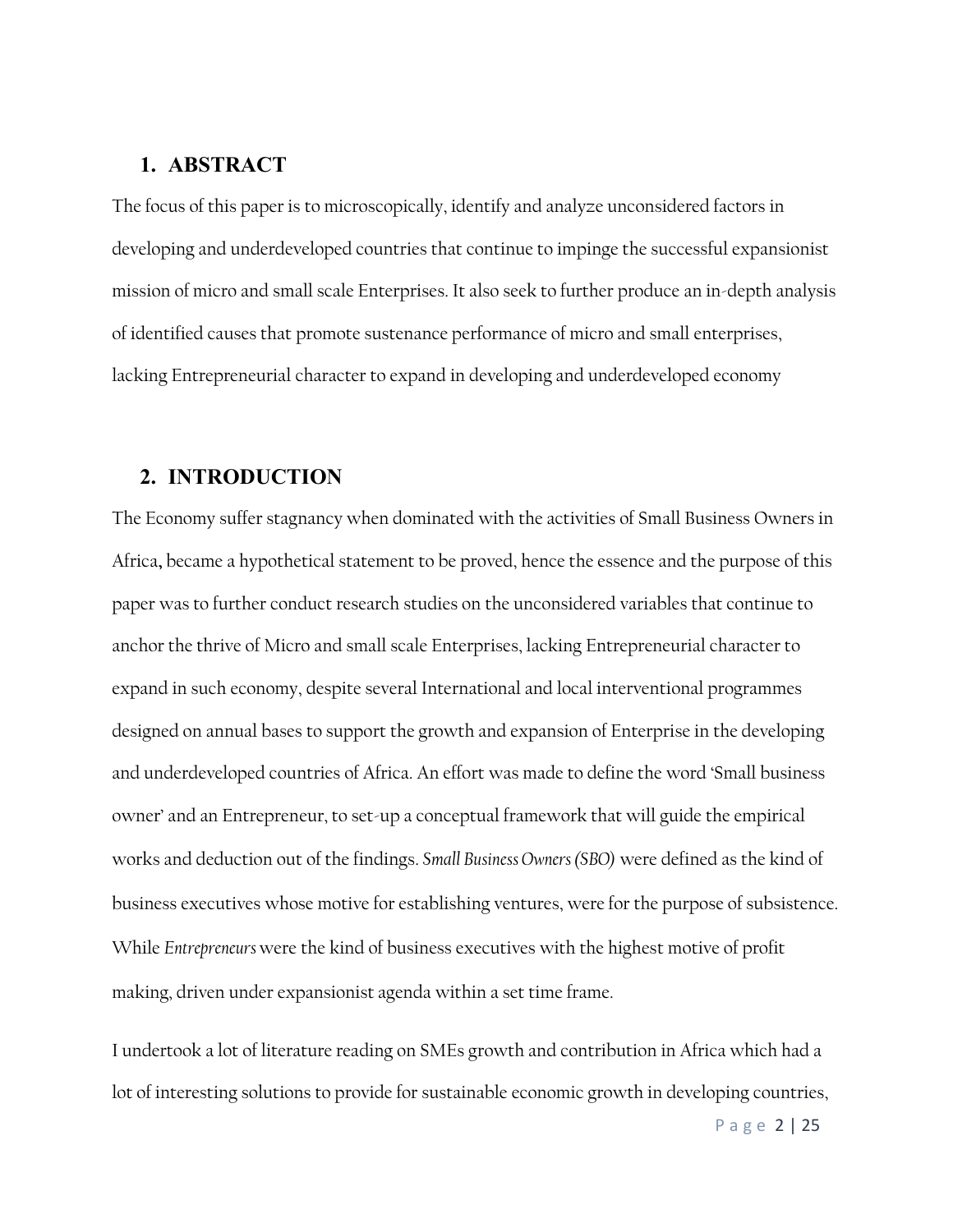but due to the nature of the subject to analyze and argue on, presented the need to narrow my secondary data collection as presented in my referenced column. Based on my observation, it was realized, micro and small scale Enterprise challenges and proposed theory on the way forward, has been the most researched subject in the faculty of developmental economics in both developing and under developed countries. Yet such proposed transformation is not realistically making any significant impact. However, the selected literatures that were reviewed and considered significant in my studies and had direct influence in my exposition, were highlighted for readers' further in-depth reading at the column of the reference section of this paper. Analyzing why small businesses are not making any significant progress, even though, they are known to be populating many economies in Africa. Akpan E. (2011) posit that the cause emanate from inadequate capital, poor information on availability of opportunities, poor knowledge of existing regulations, poor infrastructure, poor knowledge of the market and lack of cross border policy and strategies for entrepreneurship development. His research elaborates further on the easy barrier to permit any one to become Small business owner but the difficulty to grow per some of the forces outlined above. Sadaka P.(2011), empirically justify the key role the small scale enterprise play to the Keyan Economy, such that the sector contribute 50% of new jobs but the sector has not performed creditable well and hence not played the expected vital and vibrant role in the economic growth and development of Kenya but to my surprise, his data depicted that 77% of the Kenya Small Scale ventures growth challenges were purely attributed to managerial competency but not finance, contrarily to the report of other African countries mostly in ECOWAS region of West Africa.

Usman, A. (2012) Threw further support to Sadaka's works in the Gombe State of Nigeria, that the case of Nigerian Entrepreneurs that lack access to financial support, were not as a result of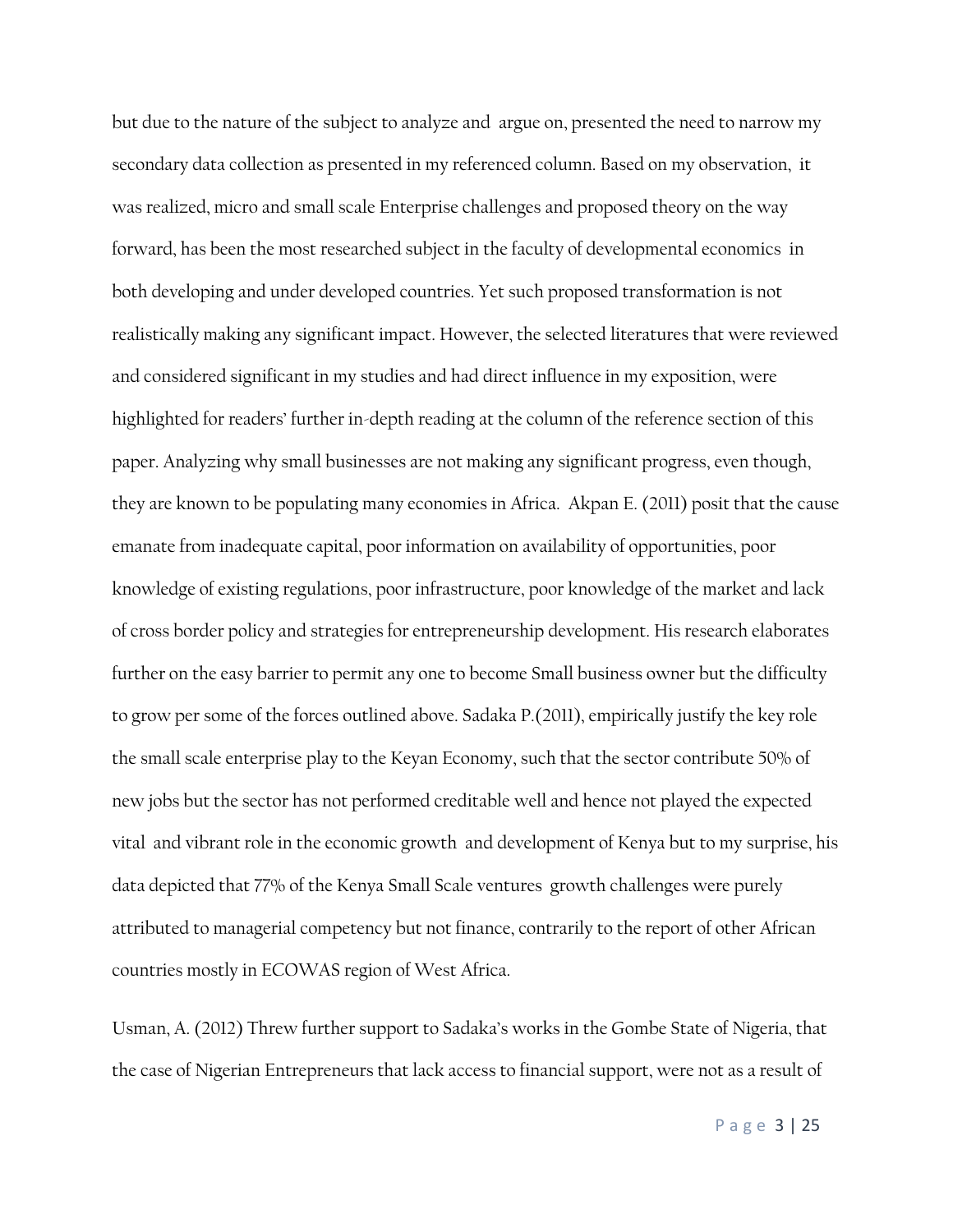lack of accessibility to funds per his empirical studies, but the level of awareness of small scale enterprise to the kind of micro finance packages available for ventures, which he noted to be very low in Gombe State. Considering ventures that are not responding to growth, yet casting a lot of blame to the environmental challenges of Africa; researchers should have expected to see, a disinterest of people in such line of action to equip themselves with job employment but Osotimehin et al., (2012) deduce from their empirical studies, that the rise of small scale enterprise is due to people's quest to be self employed as a best alternative in long term projection. And further posit that small and medium scale enterprise growth in Nigeria has been prevented by structural and environmental challenges. Furthermore, recommended that regular seminar organized for potential and actual small scale enterprise operators on how to plan, organize, direct and control their businesses with a good advice for effective marketing and good management customers' relations at all times is necessary. (Yusuff et al., 2012) espoused the difference in behavior of women and men in small enterprise management and growth which was attributed to their individual access to strategic resource and socialization process in running business and further warn that the chance of small businesses making it past the 5<sup>th</sup> year mark is very slim in Africa. The same paper empirically attests that the rate of failure of small scale businesses in developing and under developed countries is higher than in the developed world. Akabueze (2002) succinctly stated that it would seem reasonable to expect that small businesses would grow and flourish but the rate of business failures continue to increase because of obstacles affecting business performance which include lack of financial resource, lack of management experience, poor location, laws and regulations, general economic conditions, as well as critical factors such as poor infrastructures, corruption, low demand for products and service, poverty, Inability of control costs and problems of dumping of cheap foreign products and others.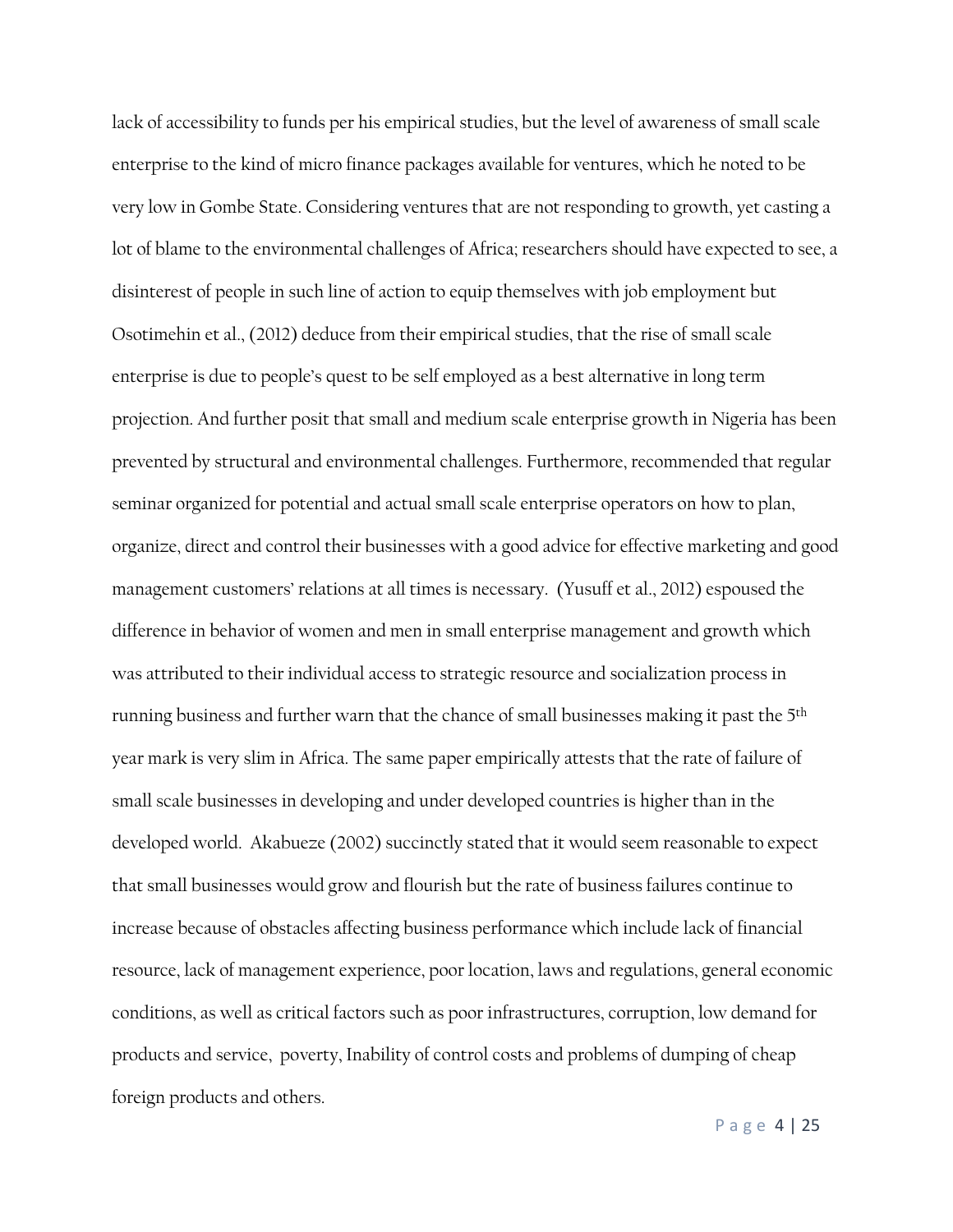Elikem-Ocloo et al.,(2014) posit, globalization increase in competitive pressure and rapid technological changes have brought the business world to a point in history such that SMEs sector in Africa are hardest hit and now experiencing new challenges in the attempt to globalize their operations and become competitive. Craig and Douglas (1995) suggest that in order for the SMEs to survive in the 21<sup>st</sup> Century they must confront all the encompassing forces that pervades the global environment. Yip (1995) asset that for a firm to survive, is to remain responsive to the local markets, while at the same time achieving global efficiency through integrating and coordinating operations across local markets and allowing for the transfer of learning from operations in one part of the world to another across the world markets. Pasricha(2005) further suggest that the world has become a global market-place that is open to everyone and conclude that it is a state whereby national boundaries has turned totally porous. Elikem-Ocloo et al.,(2014) proved empirically the extent of globalization challenges affecting Micro, Small and Medium Scale enterprise in their order of ranking using Kendall's Coefficient as listed below;

- 1. Increased competition
- 2. Changing technology
- 3. Poor Infrastructure
- 4. Insufficient market know-how
- 5. Unfavorable government policies & regulation

All the renowned publications that has delve deep into the challenges impinging on micro, small and medium scale enterprise arrived on common grounds of financial accessibility difficulty, deficit in management competency for micro small and medium scale enterprise, infrastructural and the environmental challenges and proceeded by enunciating remedies to the challenges yet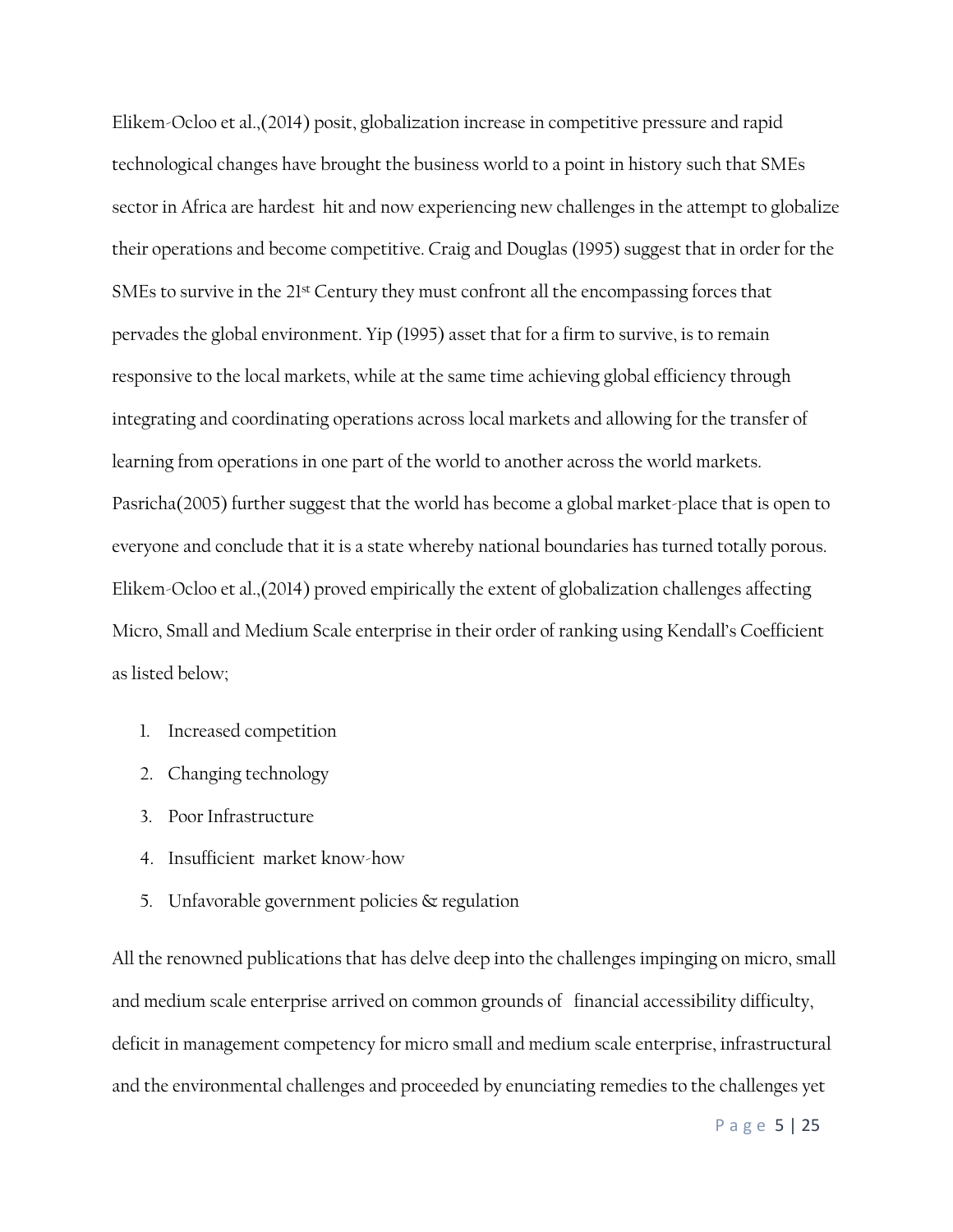improvement has not been encouraging, as it would have been expected. So the case study that arise was, finding and describing the impediment, denying the numerous reliable solutions from existing research studies to have tremendous impact on the Africans economy.

## 3. METHODOLOGY & EMPIRICALS

Then the question that emanate from critical thinkers was, what is still wrong to resolve, to enable a smooth implementation that will cause a sustainable transformation out of this findings, a means to recover the African continent from its present economic fragility. This led to the discovering of yet unconsidered variables to be studied through the research findings. Which led to the step of measuring and evaluating it effect to the stagnation of the micro and small scale enterprises.

The research studies was to elucidate the following five major factors as an identified variables that play a major role in promoting small business owners rather than Entrepreneurs in developing and underdeveloped countries, which has not been critically studied to understand it correlation impact to micro and small scale ventures, and assist in decision as well as policy direction

The factors were identified as follows

- 1. Tax Legislation
- 2. Investment Policy
- 3. In-depth Consuming market
- 4. Predictability of Economic market
- 5. Efficiency of the Labour market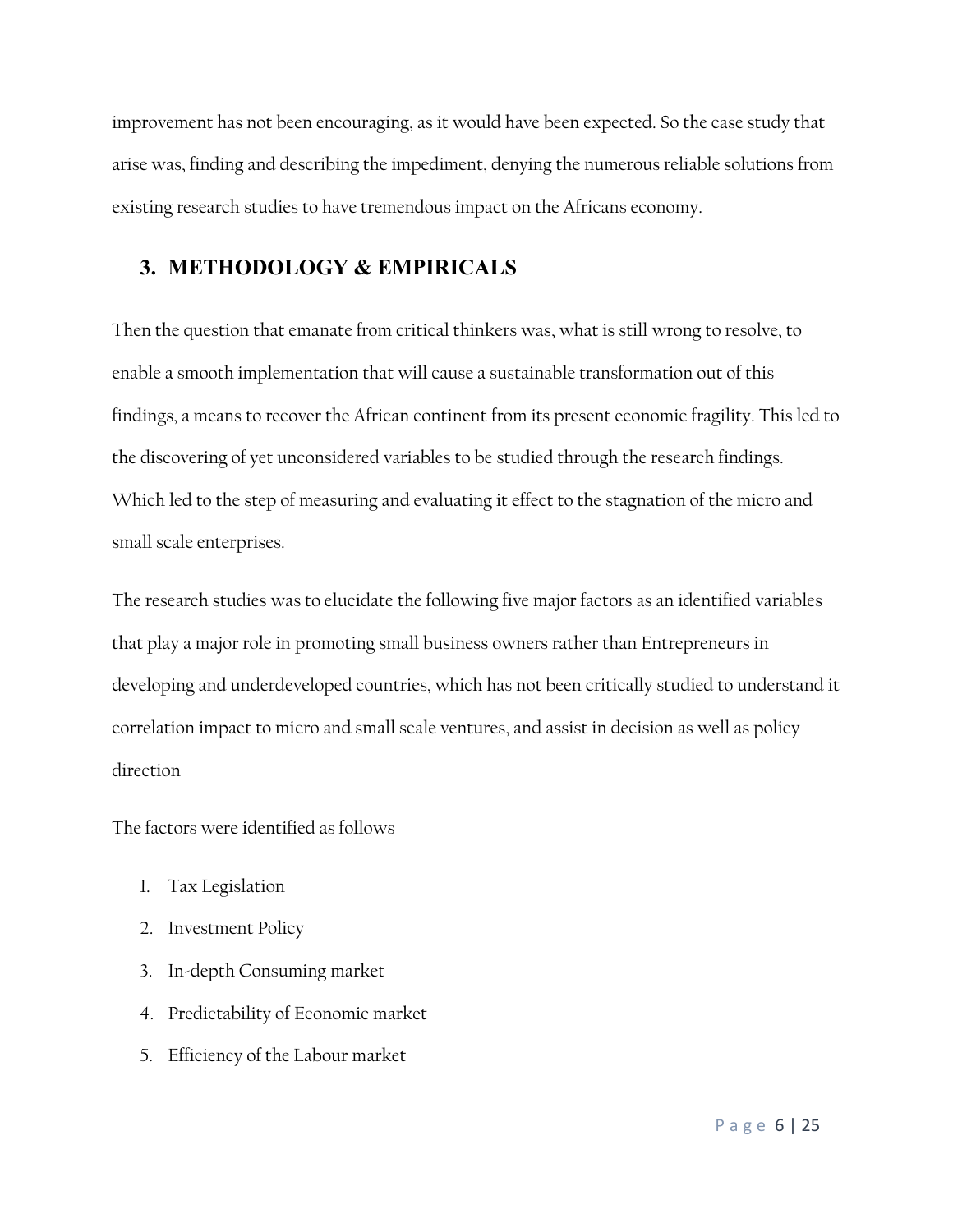This research was to establish a qualitative understanding and description of the experience nature of Entrepreneurs and Small Business Owners within the rubric of developing and underdeveloped countries. In response to the above purposeful research is the problem of finding qualitative solution to the performance of the operators, as a methodological road map to realize the preposition of this research through a qualitative research approach by phenomenological study of the grounded theory adapted to record, describe, analyze and theorize the experience of the Entrepreneurs and Small Business Owners of the sampled economy in Africa. The qualitative research approach allowed for the development of a deeper understanding of the existing problems within the phenomenon and allows for converging of new ideas with the old (Trochim, 2006). According to Strauss (1987) grounded inquiry by careful analysis of the data, involves the examination of field notes, study of the transcribed interviews sentence by sentence, coding of each sentence or phrase, sorting the codes, making comparisons among the categories and ultimately constructing a theory by this approach. Phenomenological researchers are able to focus on unraveling elements of experience, their interrelationships for a theory to be developed. This enables the researcher to understand the nature and the meaning of an experience in reference to a particular group of people within a particular setting (Glaser and Strauss, 1967). Only what we know from perception can be counted as bases for scientific knowledge (Bretano, 1973). This perceptional approach emphasizing subjectivity and discovery of the essence of experience and providing a systematic and disciplined methodology for knowledge derivation is called Phenomenology (Husserl, 1965). This is because it uses only data available to consciously arrive at its scientific propositions. This is the most logical approach to establish the objectivity of research findings because what we know is what appears before us in consciousness (Husserl, 1965).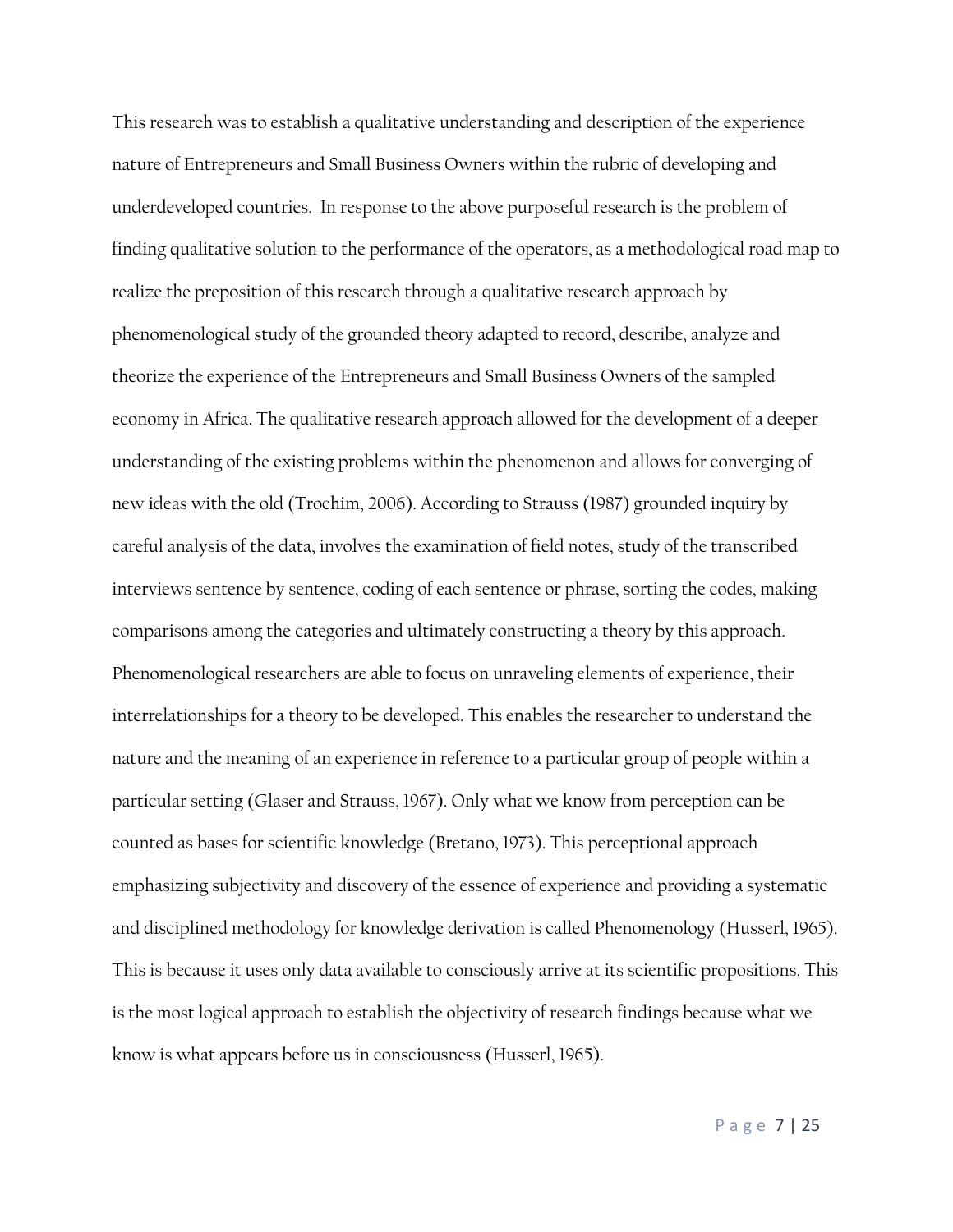Thus the subjective experience of people is the most objective means of establishing scientific knowledge (Epistemological Assumption) (Creswell, 2013; Wolcott, 2008; Guba and Lincoln 1998). Mostakas (1994) additionally underscores that Phenomenological research is the only means for capturing subtle meanings and personally held beliefs without imposing external thought complexes on the participants. Grounded theory is more distinctive from priory theoretical orientations because its practice is underlined in the assumption that a theory should be grounded in data from the field in actions, interactions and social process of people (Creswell, 2013), juxtaposing with the literature or scholarly work on the kind of challenges facing micro, small and medium scale enterprise unravel within the African market, the grounded theory thus became an imperative design to use, especially when a theory is not available to explain or understand the process under investigation. The research design is based on the "Grounded Theory" approach in a bid to explore, understand and describe the experience of Small Business Owners and the circumstance leading to their escalating in numbers in the sampled economy under the context of developing and underdeveloped countries. The focus of the grounded theory research is to initially unravel the elements of experience (Moustakas, 1994). So the research was designed to follow the basic steps for an inductive logical qualitative study as demonstrated below;

Research poses generalizations or theories from information/experience of participants and literature

Researchers look for broad patterns, generalizations or theories from themes or categories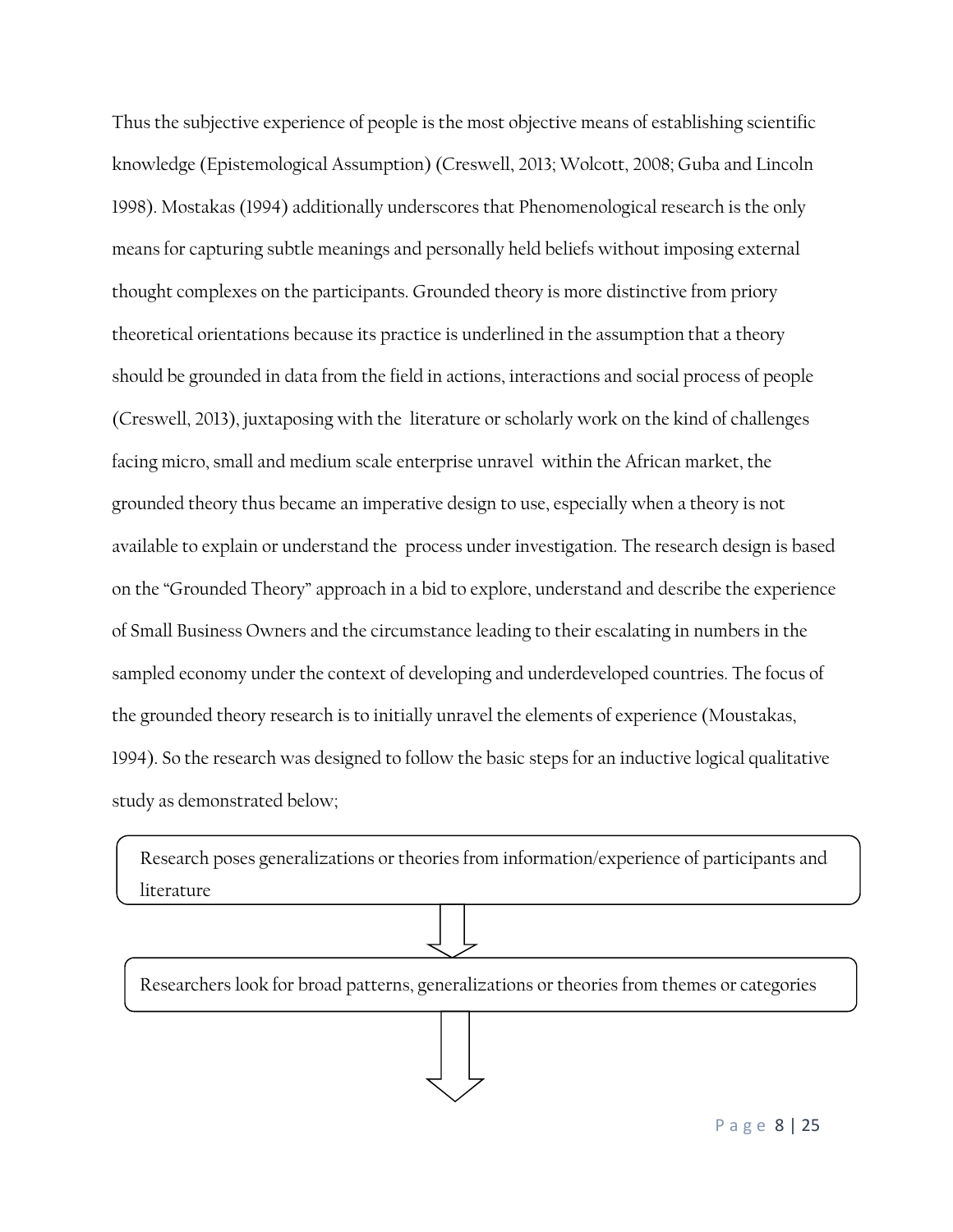Researcher asks open-ended questions from participants or record field notes.



Source; (Creswell, 2009)

A Semi- structured questionnaire system was modeled for this research to give meaning to the phenomenological and inductive nature of the research studies to arrive at the propositions or theories only based on Decartes (1912; 1988) Self –Evidence and Kant (1966) three source of knowledge; sense (Phenomenological empirically given in perception); Imagination (Necessary to arrive at a synthesis of knowledge) and apperception (Consciousness of the Identity of things). Thus the only means of ensuring comprehensive self-report was to give the research participant the latitude of an open-ended questionnaire to freely express themselves un-ended regarding any of the phenomenon of investigation.

Table 2.

The below is the structure of the sample population size used for the qualitative studies

| <b>Countries</b>    | <b>Respondents</b> | Percentage |
|---------------------|--------------------|------------|
| Ghana               | 100                | 10%        |
| <b>Togo</b>         | 40                 | 4%         |
| <b>Benin</b>        | 45                 | 4.5%       |
| Nigeria             | 655                | 65.5%      |
| Kenya               | 60                 | 6%         |
| <b>South Africa</b> | 100                | 10%        |
|                     | 1000               | 100%       |

Field Reports 2016, Tweneboah Senzu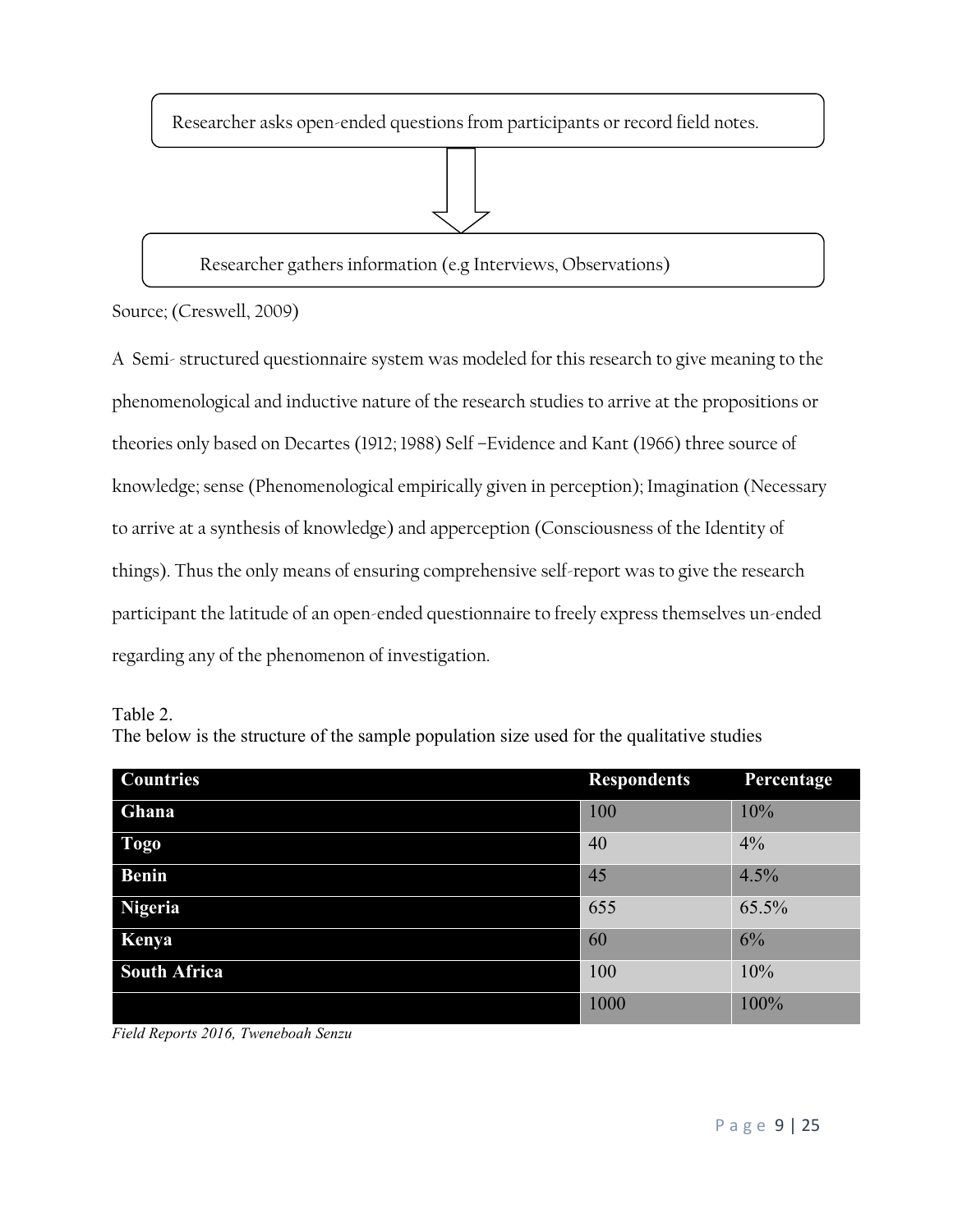Table 3. Classification of the population sample size

|                                       | r <i>aracore</i> recopondents references |      |
|---------------------------------------|------------------------------------------|------|
| Micro and Small Business Owners   800 |                                          | 80%  |
| Entrepreneurship Ventures Owners 200  |                                          | 20%  |
|                                       | $Total \mid 1000$                        | 100% |
| Field Report 2016 T. September        |                                          |      |

Variable Respondents Percentages

Field Report 2016, T. Senzu

The first effort of the studies, was to examine, why Small Business Owners (SBO's) had sustain the stagnancy of their business stature over 5years. And the following findings was graphically computed below as Figure A1.



Field Report, 2016 Tweneboah Senzu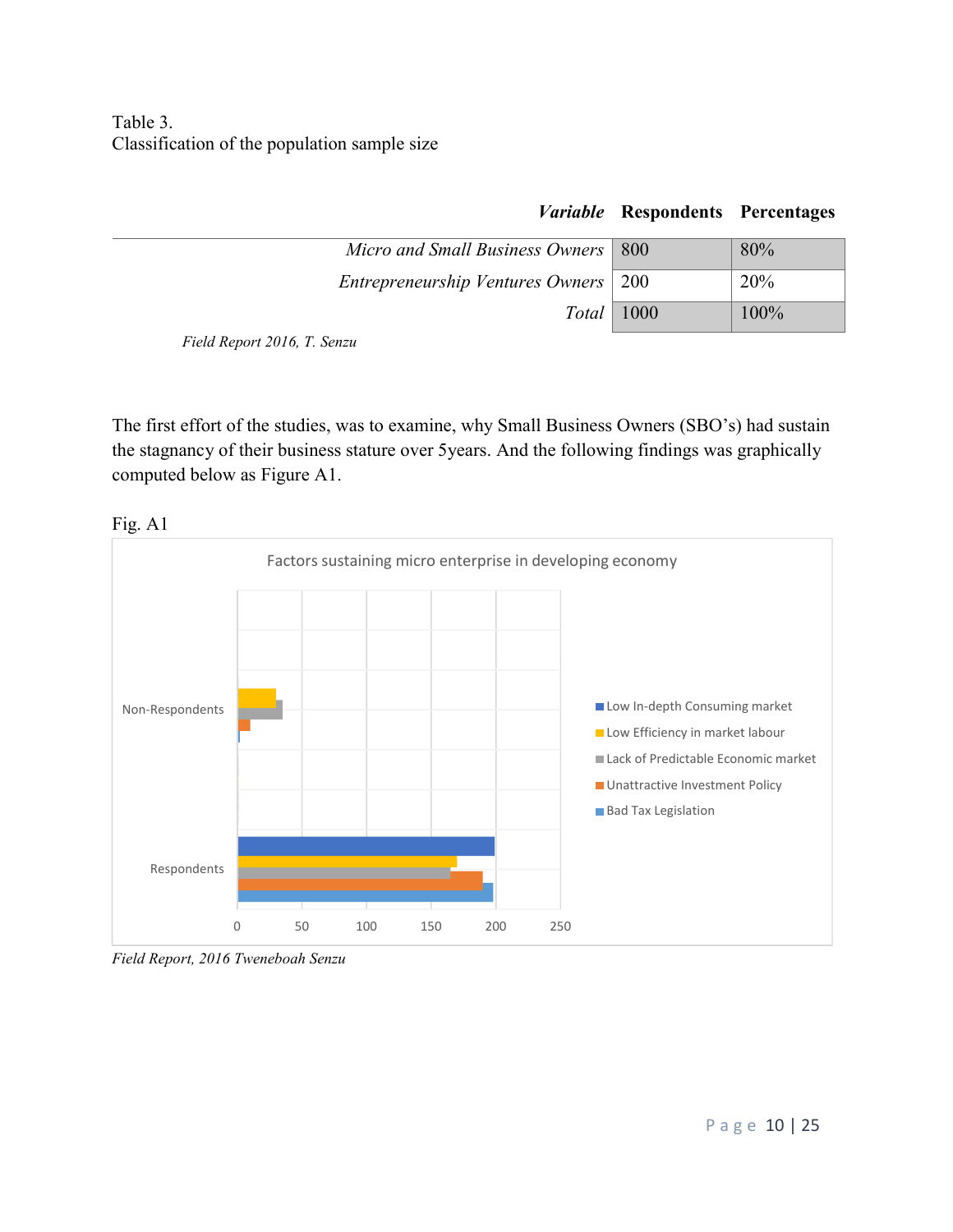According to the field study report graphically displayed above as Fig A1, deduce that 93.8% of the respondents accepted and preferred the stagnancy of their small business due to bad tax legislation in their country, and while 97.5% of the respondents also accepted that stagnancy of their enterprise is as a result of unattractive investment policy in the country their business is located. About 85% of the respondents submitted that their business stature is very small and acceptable to re-stand all economic shocks of the market because their market lack a predictable trends of the macro economy, while 88.8% accepted that, such a choice is deliberate to enable the business to position itself in surviving all market weathers because the efficiency of the labour market is questionable. Finally 62.5% indicated that, managing a small business is very viable in their geographical location comparable to expansionist agenda, with the cause blamed on low consumption index. The local customers has a very strong taste for foreign goods comparable to indigenous produced goods, as a result local companies are forced to produce in less quantity to avoid wastage depending on the product life span which has contributed largely to the high cost of production resulting in high market price therefore to operate under lean management will require such small size stagnant businesses to aid in maintain administrative expenditure structure.

The next effort was to further examine the difficulties entrepreneurs goes through in their venture expansionist agenda sometimes resulting in venture collapse under the same variables that the SBOs encounter. The findings was graphically presented as Figure A2.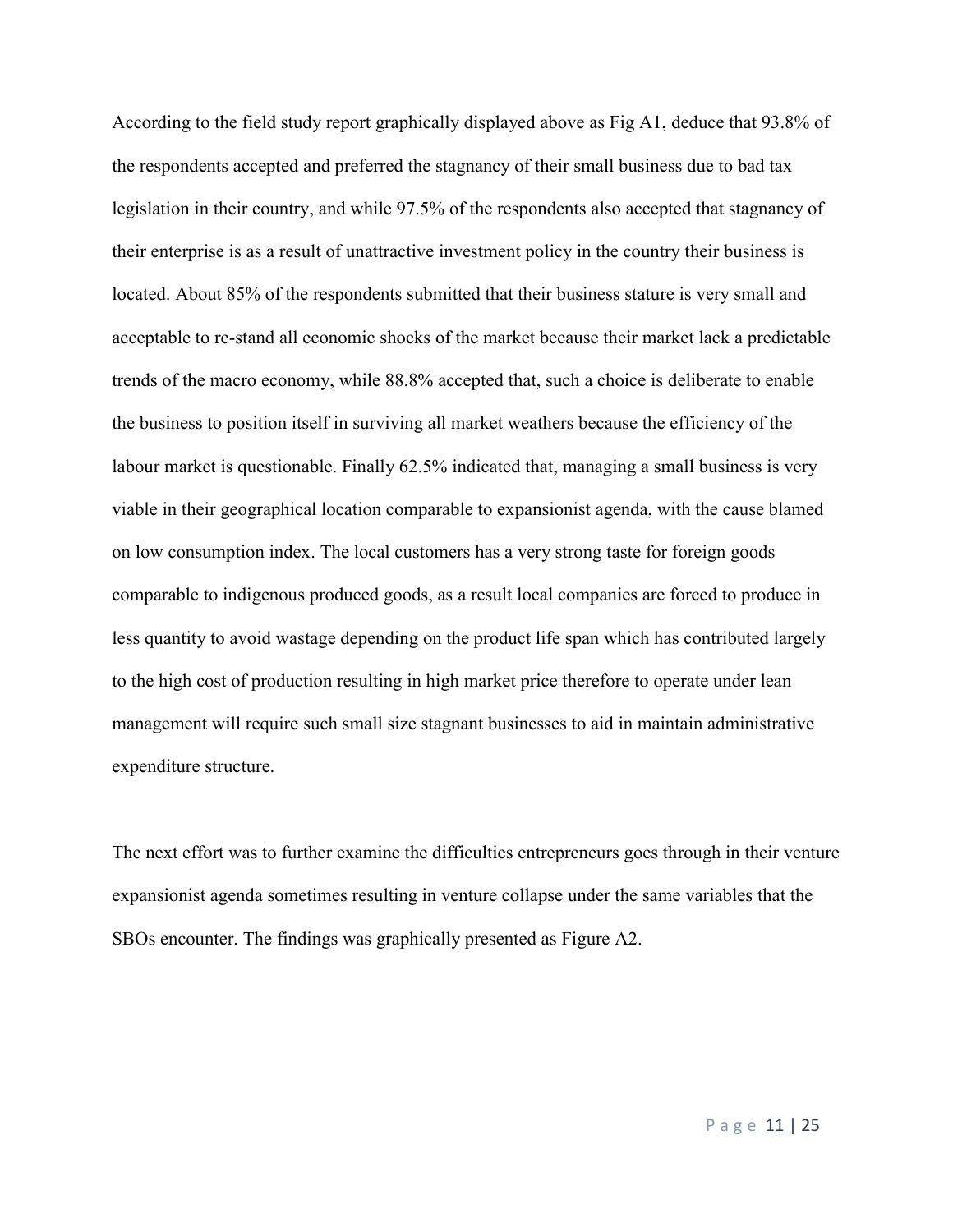

Field Report, 2016. Tweneboah Senzu

The field observational report deduced that about 99% of the Entrepreneurs, who expressed their difficulty in venture expansion was driven by bad tax legislations in their geographical location, 95% submit that, the frustration lies in unattractive investment policy to back their venture ambition, while 82.5% argue that the economy they operate in their various country lack a predictive trend to make a reliable decisions towards the future. 85% of the respondents submit that expansion of enterprise is always driven by efficient labour, but the credibility of labour market in their respective geographical location is questionable therefore contribute to the difficulty to expand, with the final respondents of 99.5% establishing their worries of the indigenous rate of consumption of local goods is a serious impingement to their sustainable growth.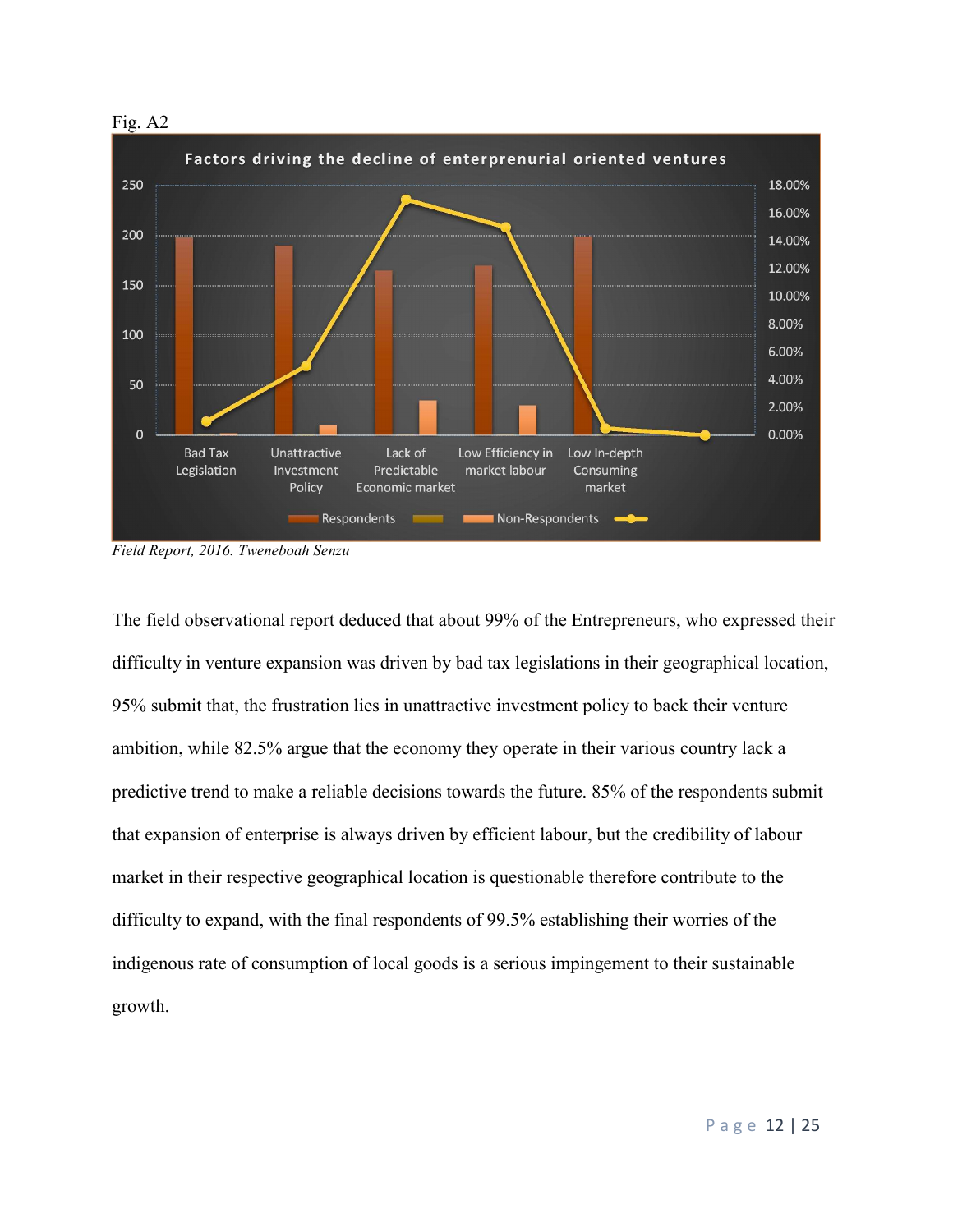## FINDINGS, RECOMMENDATIONS & CONCLUSIONS

## Findings

#### A. TAX LEGISLATION;

The research findings deduce that, countries with good tax legislature that are more sensitive to private sector development, pave more room to attract investors into their domestic market. It further builds confidence for more enterprise owners to step forward to be formally registered by going through the prescribed procedures for government recognition.

This also strengthens the formal business societies in the private sectors category, because people see the advancement and expansion of the business in connection with being recognized by government.

Studies from sampled African countries whereby taxation was seen by the private sector as government means of extortion, had many of their economic market chocked with numerous micro informal enterprises, lacking the "will" by the owners to seek formal registration to attract government recognition of the venture operations. As Figure A1  $\&$  2 graphically represent the degree of effect of "bad tax legislation" on the business existence. Owners responded through the questionnaire especially with figure A1 expressing their lack of willing to expand, is as a result of the nature and structure of the tax legislation of their country

Face to face Interview reveals that, it was a deliberate desire of the owners to run the business in such micro level to shadow the financial transactions of the business from government, and were very appreciative of their business performance on such a micro-scale level with the reason that if it could support their basic financial demands on monthly bases, while they continue to pursue government main stream employment programmes for remuneration purposes, that was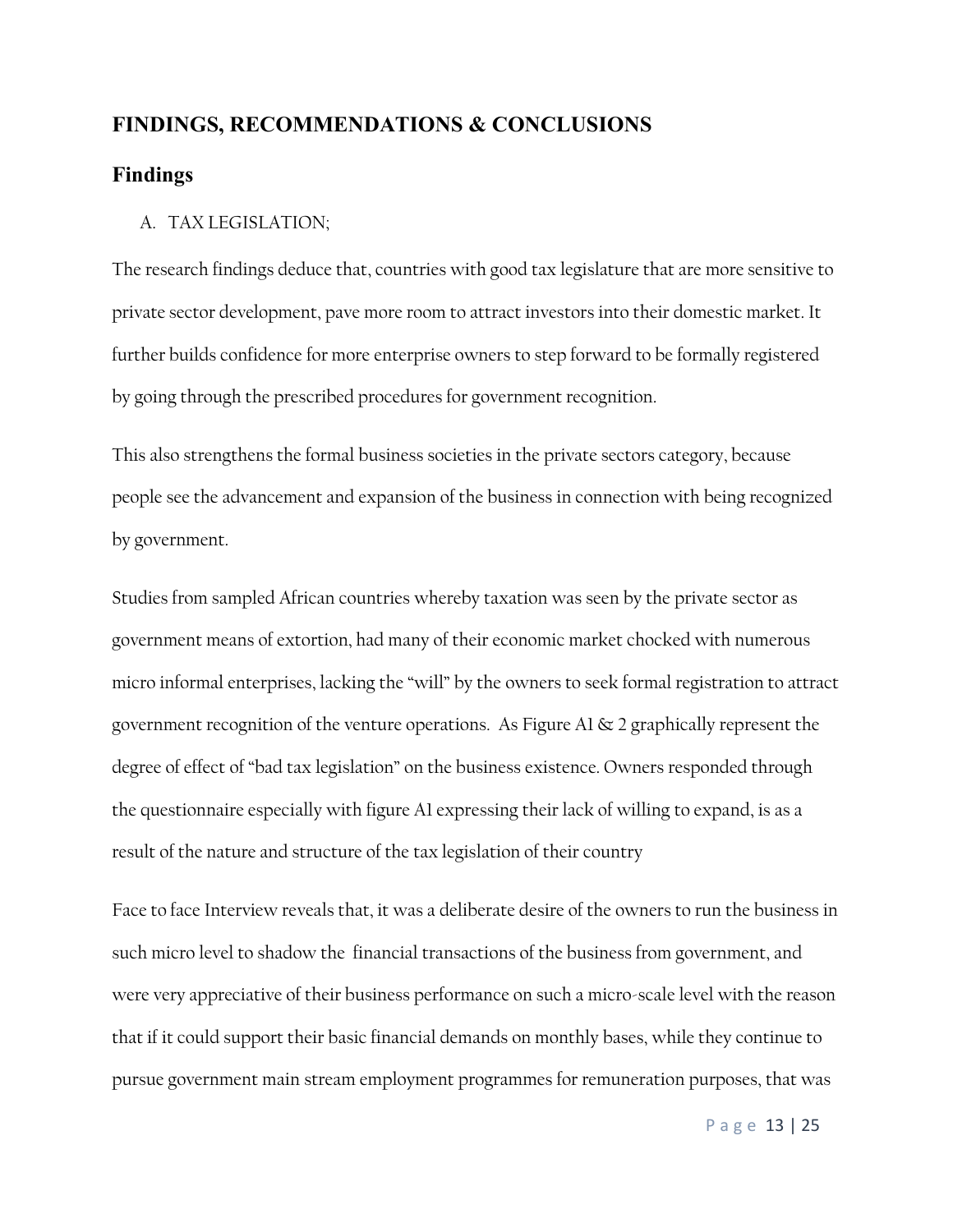enough to meet their expectation instead of stress to battle with government agencies on constitutional fees extortions. Which the graphical report of Figure A 1 & 2 above justify this exposition.

Some of the Interviewees asserted and cited reference of businesses collapsing in our sampled population size within the chosen countries based on their genuine effort to step-out to be formally registered as an enterprise recognized by government, only ending the spring growth of the venture to be winded-up through taxation, including other form of government charges without not considering the business climate, whether favorable or not. As claimed by some of our respondents, they stood, watching how they were been excruciated by auditors known to be the only certified personnel of government, who had their own criteria of setting-up taxation fee for businesses; lacking transparency, underscore the support of the respondents to the interview exercise as extortion.

The field studies presented some new findings like how tax incentives from developing and under developed economy are highly utilized by external business entrepreneurs, in this instance foreign-business counterpart operating in the domestic market rather than the expectation of domestic enterprises taking full advantage of such opportunities. Observational report indicated most home grown businesses had bad enabling environment to thrive and meet standards set-up for such tax incentives, yet they are in competition with foreign businesses grown from fertile soil or foreign lands, therefore making it uneasy to meet requirement of expansion designated to qualify a business to benefit from such incentives. The second variable under this factor that scored very high on our survey rating card was lack of understanding by the domestic business executives on taxation administration and modulation. Most of them felt their taxes were not properly utilized by government to morally commit them persuasively to

P a g e 14 | 25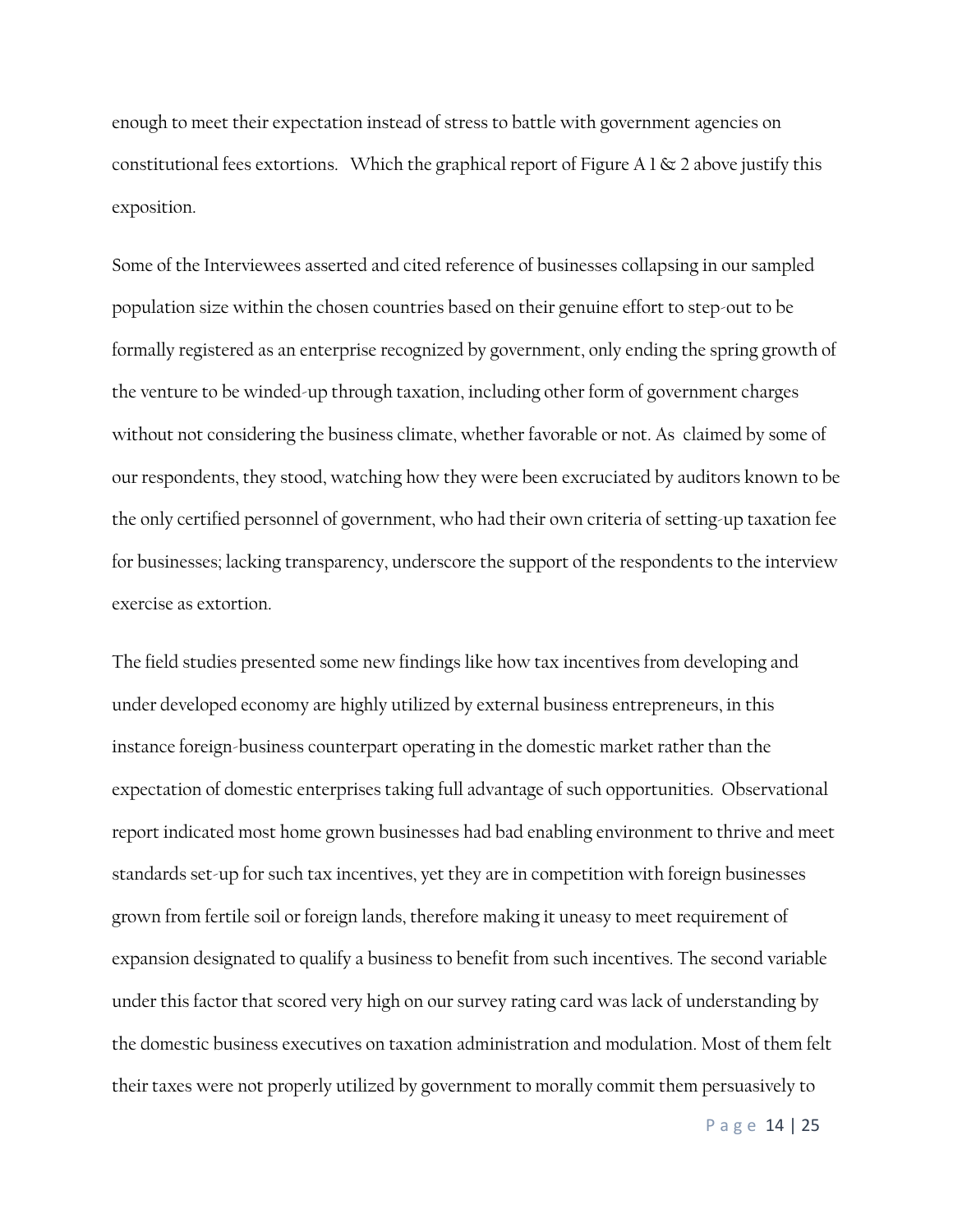pay. Most feedback, projected the tax agents known to be government officers, as extortion agents for the central government, using the law and power to plunder them as indicated by Benjamin Franklin known to be among the founding fathers of the United State of America in his famous quote "In this world nothing is certain than death and taxes".

#### B. INVESTMENT POLICY

Investment Policy was another important factor, which went through a critical study and analysis, the studies examined how Investment policy in developing and under developed economy is structured, and from the findings indicated that, it structuring is one of the major factors that makes Small Business enterprise attractive venture against entrepreneurially oriented ventures. It was observed that, there was a gap between the Investment Policies and it related laws in connection to real needs of businesses emerging from the local market in developing economies.

Most of their Investment Policies seems to be adopted and unrealistic to address local needs pragmatically. And those countries noted to have striven to build quality policies that could address challenges, were having institutions built with human characters that deny the realistic implementation of policies from paper to the material market.

These created a situation of lack of capital for start-up project that are viable. And to have a scenario whereby government is in competition with the domestic businesses, on accessibility to fund in the domestic narrow capital market, created stress and frustration to generate funds within the local market by local businesses; which worth not the value to scale one's business on entrepreneurship perspective. Furthermore due to lack of financial infrastructures to build a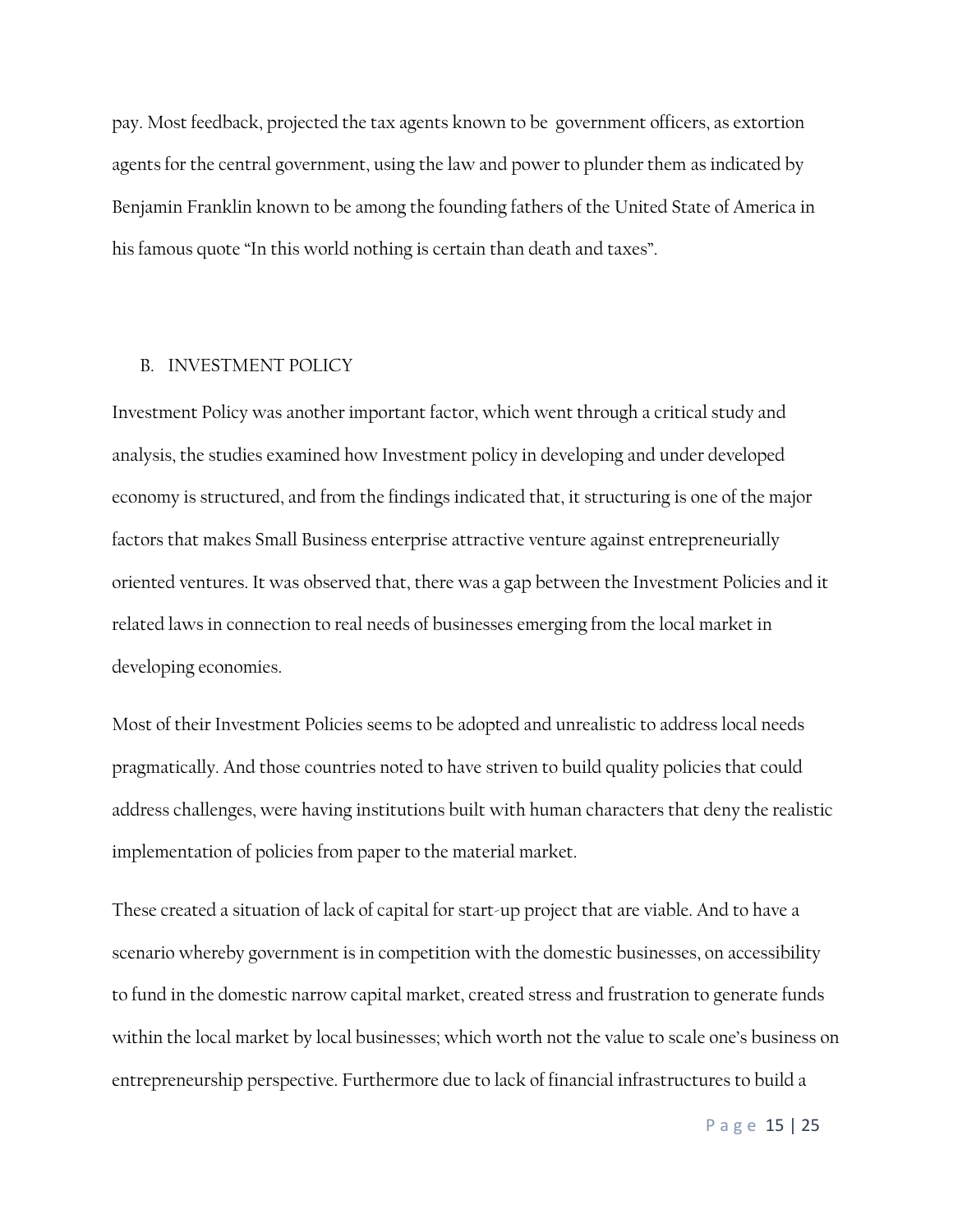deep capital market that will support industries, fundraising efficiency became an effort of government Investment initiative solely in most developing economy. This has forced most of the local enterprises to build their businesses on commerce precisely import-selling ventures, which is supposedly seen as the most attractive enterprise in such economy. According to the report from our targeted population sample size, majority of the developing countries possess unattractive Investment promotion and protection agreement (IPPA) programmes, for instance lack of free transferability of capital, Profit and dividends, and quality Insurance programme against non-commercial risks, contributed to strong reasons resulting in the narrowing capital market of such labeled economy, hence noted to be very difficult to attain cheap capital to start viable ventures and proceed to the level of expansion according to the desired and interest of the business owners.

Finally the presence of stress and frustrations to go through, in other to complete the procedural documentations to access capital for growth and expansion also contributed enormously to the reason behind the existence of numerous micro and small scale enterprises in such labeled economy which the owners expressed their satisfaction of the stage of their growth and the marginal return; if it comes with peace and no government interference with scrupulous fees as asserted by 99% of the identified Small Business owners (SBOs).

 It was also observed that, in a situation whereby government actions deliberately interfered in the market operations as a player not as a regulator, creating room for cronyism hence suffocating the free and fair market competition for capital accessibility, resulted in an environment whereby independent business executives could not function efficiently without a political support, therefore those who still seek to be independents as business owners has to remain small for the purpose of subsistence.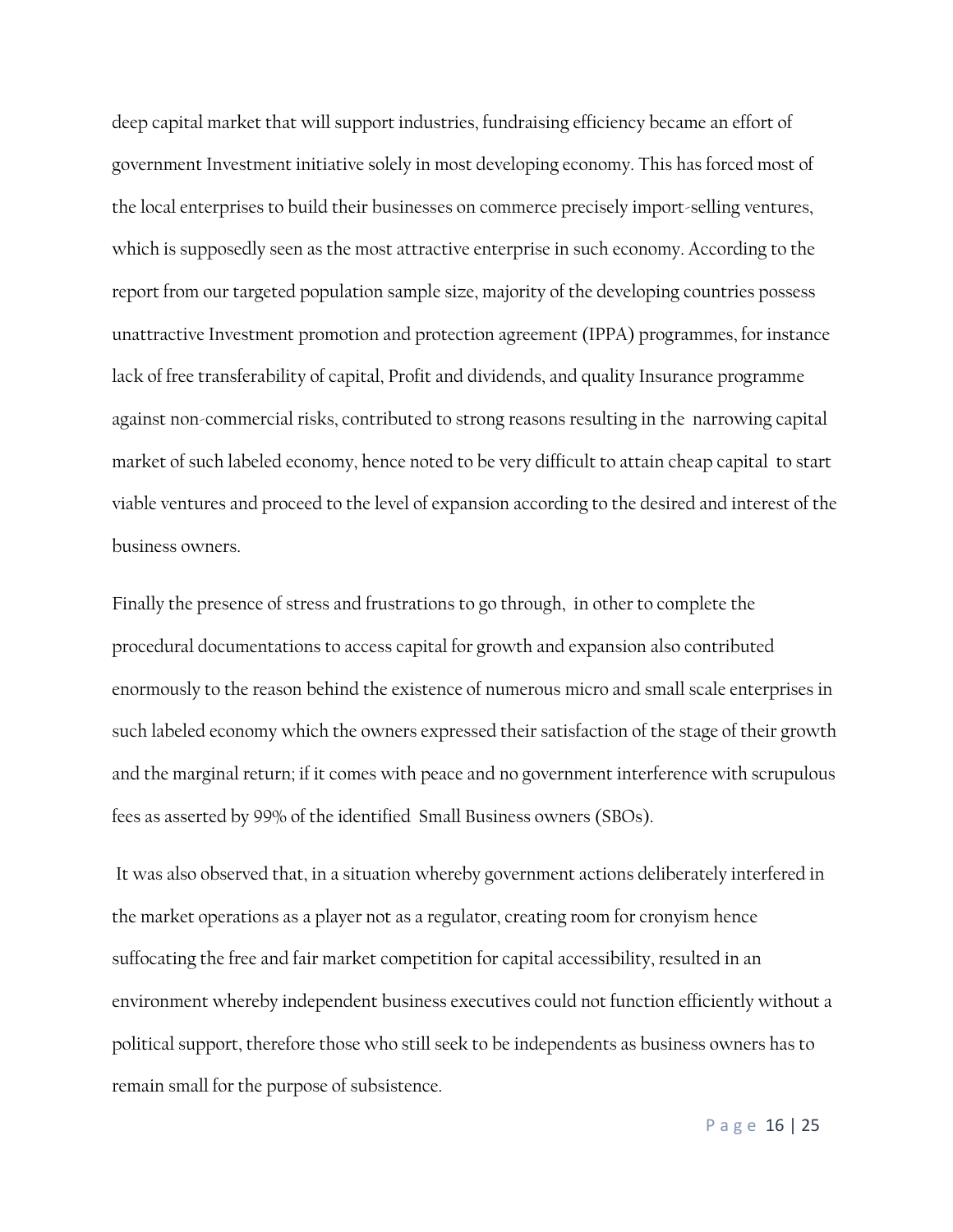#### C. IN-DEPTH CONSUMING MARKET

The next findings was based on how easy a local consumer prioritize a domestic goods and service, and very committed to own it, as the best option in comparative to other superior quality brands of the same kind of goods and service from foreign market.

Even though the In-depth Consuming market index differ from country to country, it became analytically clear from the studies, that success of all domestic businesses is highly driven by home based support. And best approach in conditioning of the mind of the consumers by government in this labeled economy, is to appreciate, promote and prioritize quality product of the local market as means to drive the small business owners to position themselves on the paths of entrepreneurship, a pathway that will establish credibility and respect from domestic consumers and such could amplify the growth of most Small Business Owners (SBOs) into Entrepreneurship category. Further findings depict that, there was no clear economic policy direction to rely upon from the targeted sample population size, as a guide to the "consuming market index" of the labeled economy. Market that had most of their consumers sensitive to pricing, one would have expected a policy direction, that causes raw material for the local industries cheaper for production purposes, to give government the authority to regulate prices mechanism, when businesses are escalating beyond the price threshold set-up. As well as a different policy for market observed with consumers, that pursued quality brands as interest regardless of pricing dynamics, could have been empowered with a policy that places premium on qualify produce from Industries to meet or possible exceed consumer expectation as a means to strengthen consuming power of the local market under the labeled economy of our research studies.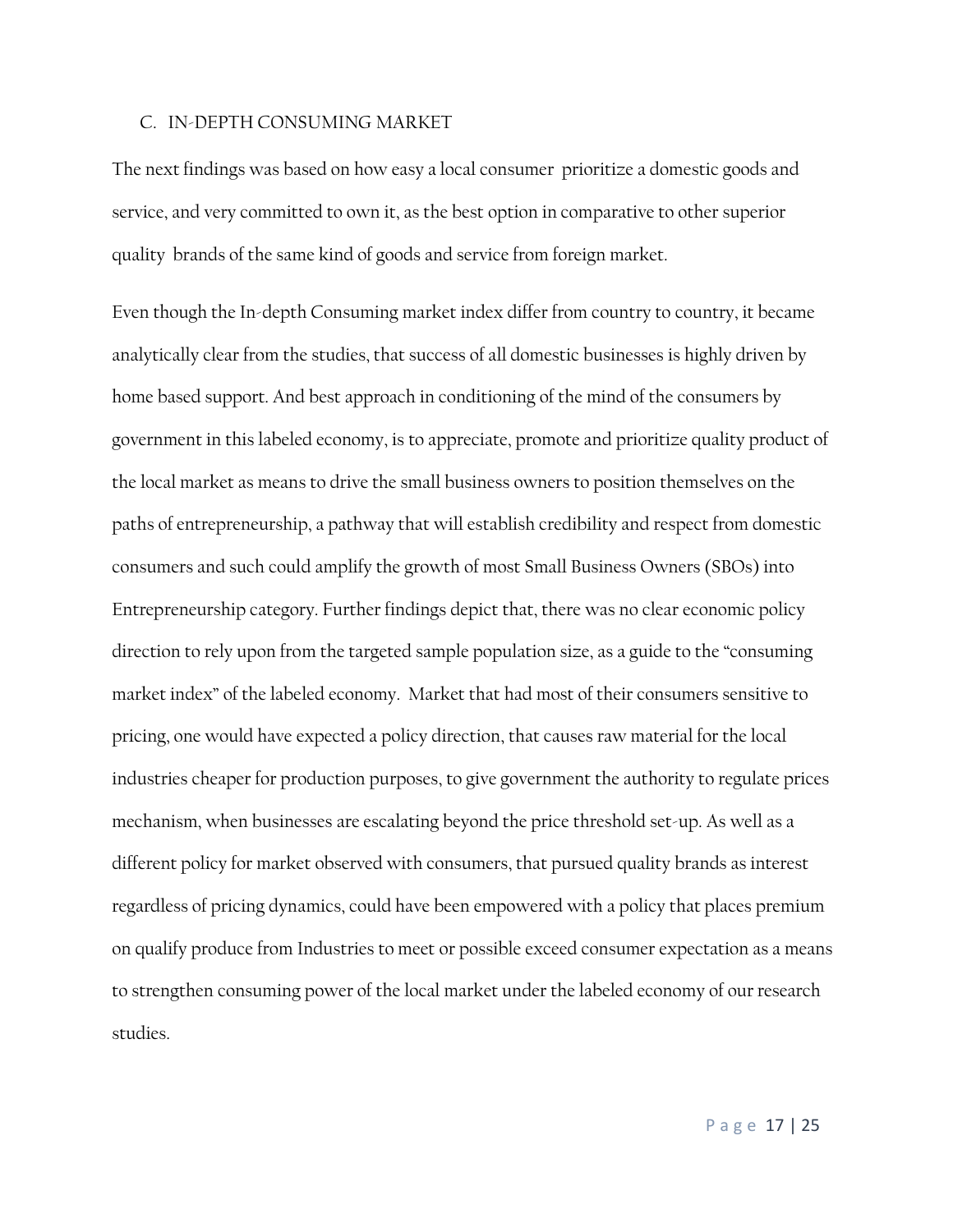It was noted that such policy gap existence, created insecurity of investment to business operators, as a high risk in venturing into entrepreneurship ventures and therefore preferred to remain as Micro or Small Scale Enterprise owners, due to lack of support from home grown consumption. This gap also resulted in a situation whereby Industries stand the risk of producing product that is displaced from consumer priorities resulting into a lost venture effort.

#### D. PREDICTABILITY OF THE ECONOMIC MARKET

Proper and reliable scientific forecasting is not likely possible in most of the developing and under developed economy. Such make Investment into venture highly uncertain. It is observed that for any serious investor to have confident in a venture and proceed to commit funds, will rely on a quality data to make decisions which is noted to be non-existing in most developing economies. The findings depict that such challenges emanate from poor policy direction and lack of government understanding to reconcile the capital and labour market in their politico economic environment, causing most local businesses to rely on pseudo-management practice.

On the issues of pseudo management practice which appeared as a highly scoring indicator from the field studies, were based on elicitation of respondents who claimed that "predictability of the economic market" to them, as claimed is only ascertain through spiritual intervention, the only means that is able to safe-guard their investment, which underscored why most African businesses could not extricate business success from voodooism or supernatural interventions which is known to be contrarily in developed economy.

Analyzing from the 100% sample population of the business executives, it was noted, most business owners were into pseudo-management, and accepted that, spiritual consultation was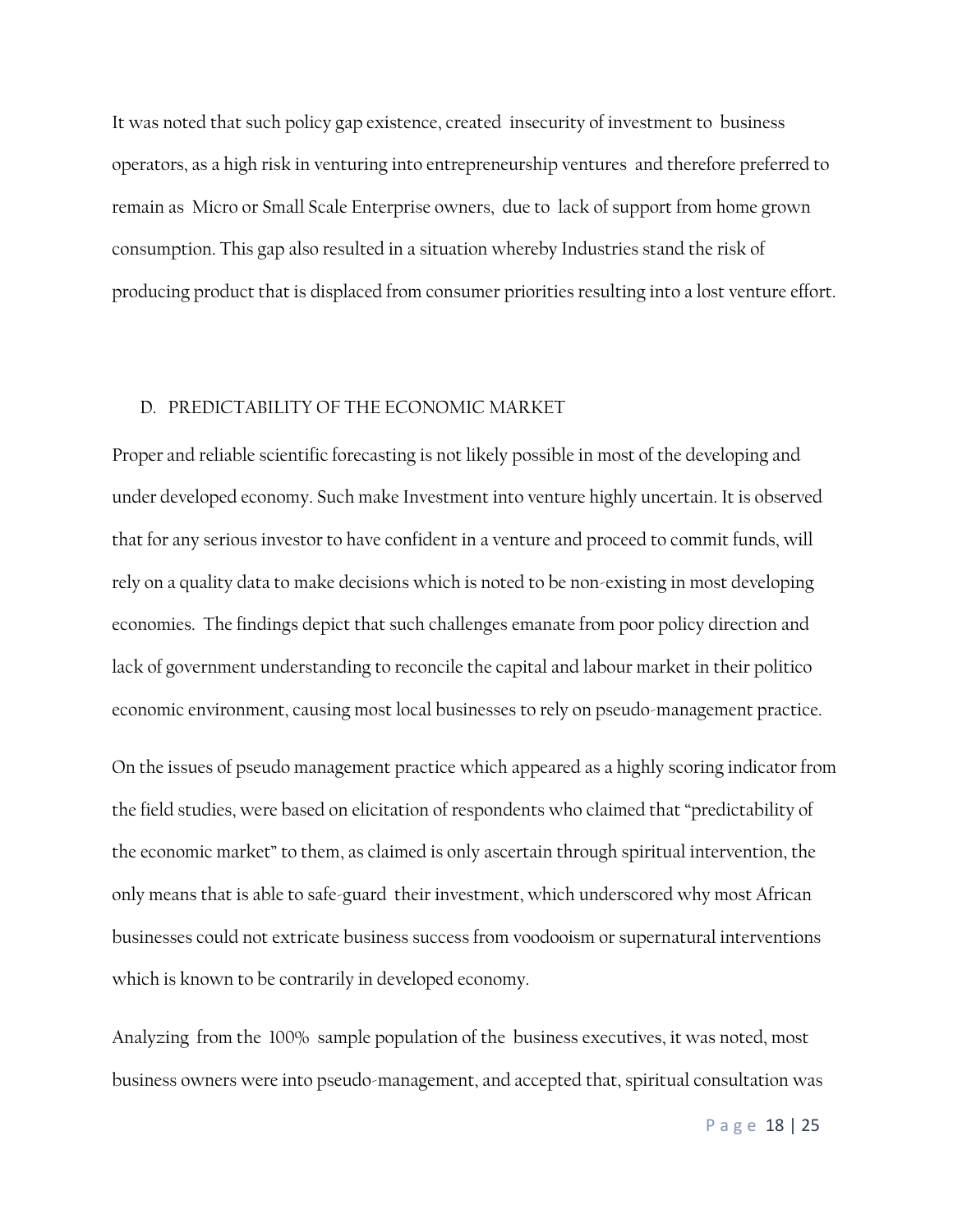paramount in their business management processes, during the period of seeking for partners, staffing, locating business office and even decision making on daily affairs of the business growth, 79% were identified to be micro scale enterprise and 22% were entrepreneurs but could qualify their businesses as a Minor entrepreneurship ventures with the definition of the \*Minor Entrepreneurship venture\* according to this paper, are the classified businesses, which has not passed the minimum deadline of 5years spot period, used as the standard scale of this studies to measure both the Micro/Small Businesses and the Entrepreneurship ventures, however this category of business owners exhibited characteristic trait of positive future expansionist prospect in their enterprise, to be classified as Minor Entrepreneurial ventures.

 This underscore the reason why most micro and small business owners in developing and underdeveloped economy, invest more in their spiritual leaders to be positioned, to serve as advisors in decision making, a means to replace research and development practice for successful organizations. This became easy to establish the correlation between business executives that are pseudo-conscious and the kind of businesses they establishes. And the result just supported the cause of escalating number of such kind of small business owners in those economies. The reason was very simple, the negative effect of superstitious encouragement under pseudo-management is not highly realized when enterprise are in micro and small scale entity; as such defect, would had reveal the loopholes and system weakness in Medium and Large scale enterprise.

#### E. EFFICIENCY OF THE LABOUR MARKET

P a g e 19 | 25 It was exposed from the field report that recruitment of staffs for most of the small businesses were pursued on spirituality perspective lacking sound human resource management principles.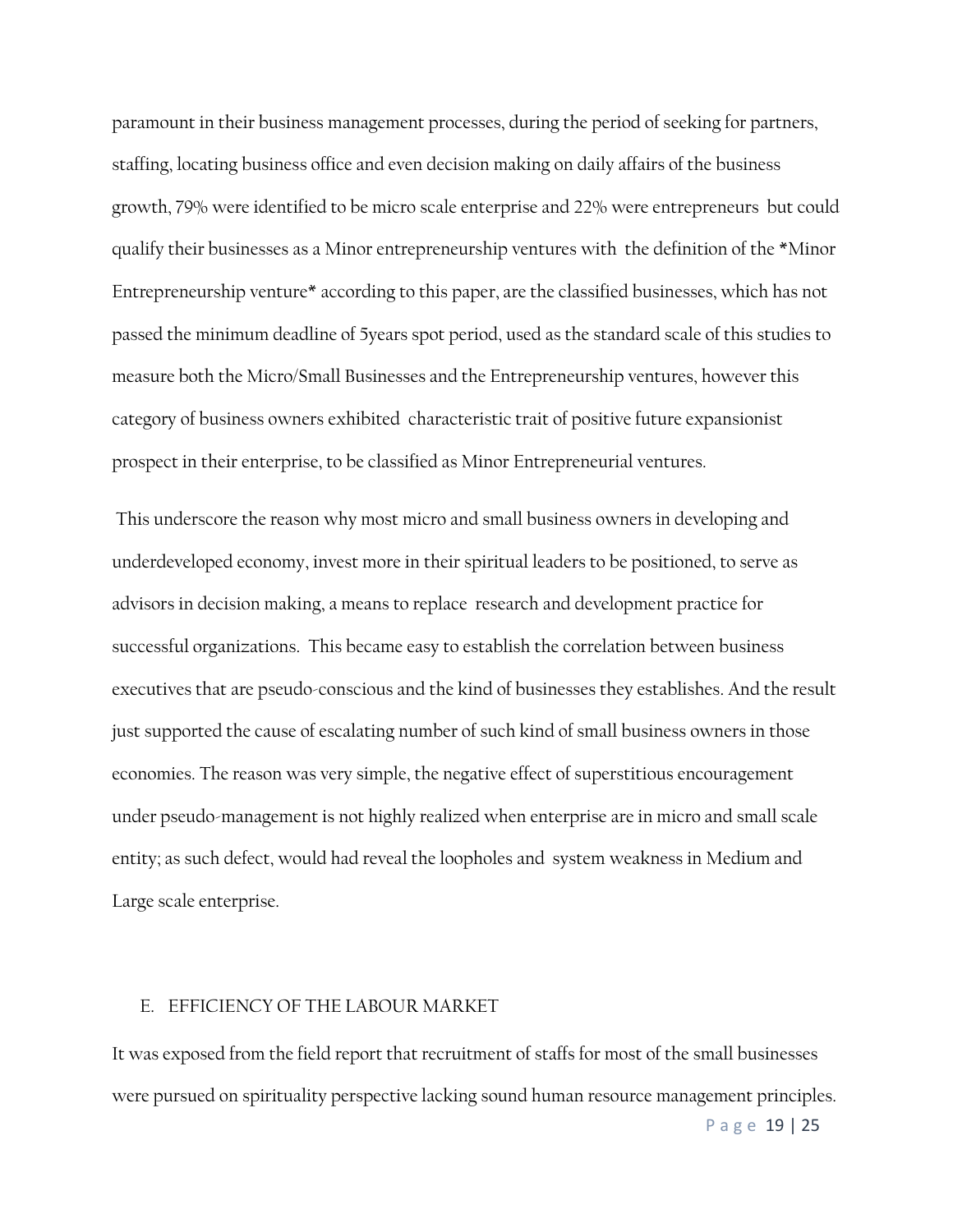The field report projected an average of 97% micro  $\&$  small scale enterprise against 3% of entrepreneurship firms that subscribed to the fact that their staffs recruitment is highly based on recommendation from their church pastors or spiritual priest and further explained that the names of their potential staff, are submitted to the altar for prayers to finally select the ones spiritually approved. This was note to expose the enterprise to the whims and caprice of the priest in this context.

Findings from the studies indicated, most of the business owners saw the engagement of extra labour hands to expand the business as a threat, due to lack of confidence they had in their labour market, which is seen to be dominated with university graduate of book knowledge with no experience to deliver in the real competitive market environment. About 82% of the Small Business owners, further established the fear against the character of numerous graduate job seekers, lacking passion for hardworking but much focused of fame and materialistic pursuit under the context of modernization, resulting in most of this personnel prone to mismanagement of organizational resources when given such opportunity to handle organizational management affairs.

The employed graduate perspective in office ranking and wages was more driven on certificate of education attained, which was contrarily to the private sector owners perspective of paying wages for the labourers engaged. The private business man or woman expected the qualified graduate to be in the position to contribute in experience and expertise to address the growth and profit objective of their organizations. This gab of misunderstanding was creating an environment whereby the graduate perceived private sector employments as whole risky and unsecured with a willing spirit to secure job opportunities with government whose is known to be a low wage payer. Furthermore the private enterprise owners perceive current graduates as

P a g e 20 | 25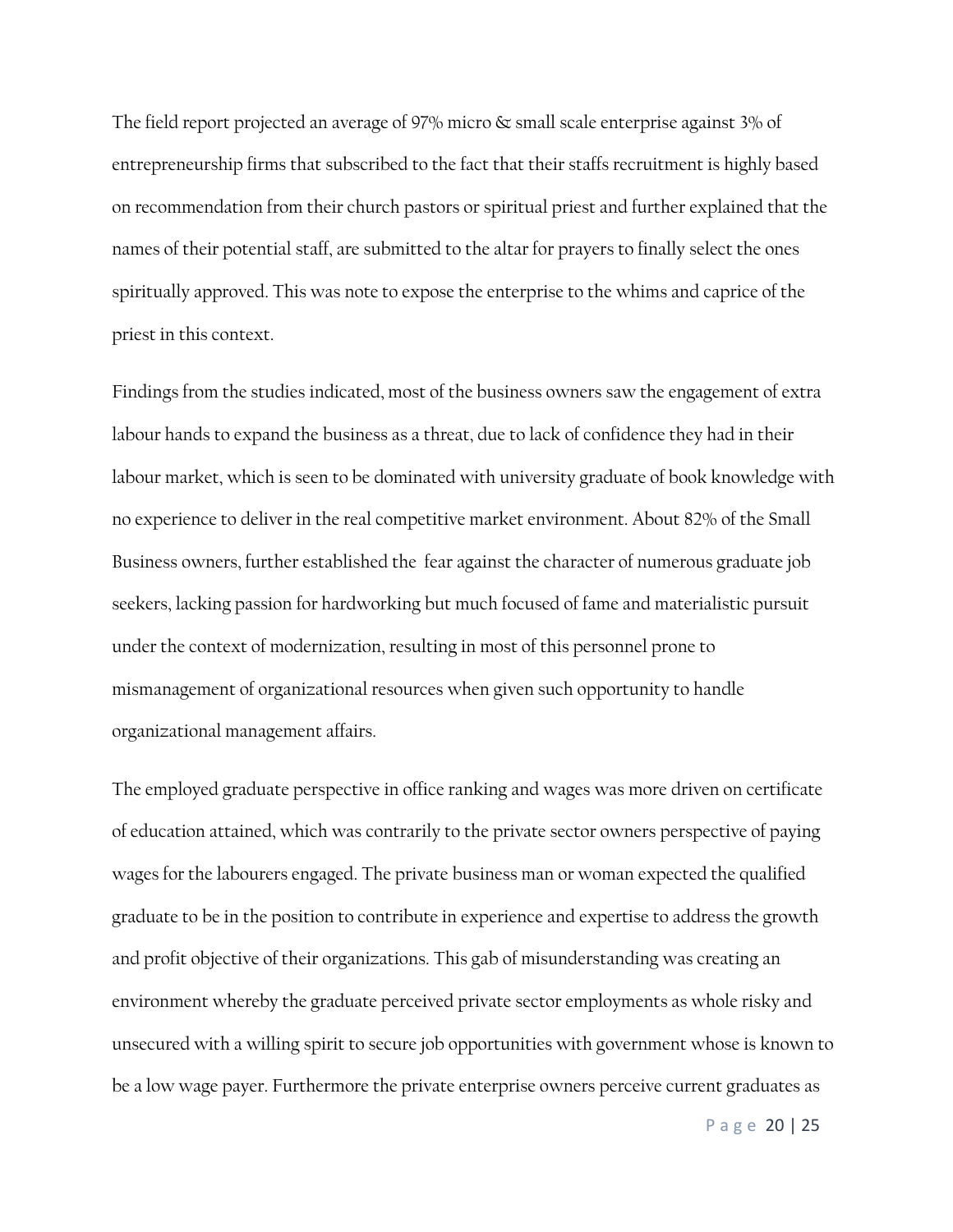unqualified and incompetent for the job market demands. Therefore was observed to be the contributive effect, resulting in both the Small Business Owners and the successful Entrepreneurs feeling unsecured to engage extra labour hands in the expansion of their businesses whenever there is a need to expand, because to them such a step only add-up to business pressures faced daily by business owners in their geographical location.

My research findings further set a clear gap between how Small Business Owners (SBOs) tap into labour market comparable to entrepreneurs. As earlier put-forward by this paper; the perception carried on by Small business owners(SBOs) to tap from the labour market leads to bad labour recruitment and such notions are categorize as follows;

- 1. Graduate are book trained but incompetent in real market operations
- 2. Their passion is mostly on material reward than their efficiency to productivity
- 3. Lacking problem solving skills rather a problem in disguised

It were the major identified sub-variables in a respondents category of 82.5% of the interviewee, to conclude that, such were the cause that makes it burdensome to add-on extra labour hands to expand and travel on the paths of Entrepreneurship. However the studies further justify the correlation of good Entrepreneurs and their ability to apply quality management on capital and efficient labour, in other to achieve the purpose of the viable business ideas. Another traced variable from findings, was the quality understanding to the laws that govern the labour market. It was observed that, due to the difficulty to understand the Labour laws, most Indigenous business owners ignored it existence for application, which sometimes resulted in future legal crushes that ends up collapsing many ventures. Therefore it was ascertain that Small Business Owners (SBOs) never viewed their enterprise effort to support the labour market in other to increase productivity effect.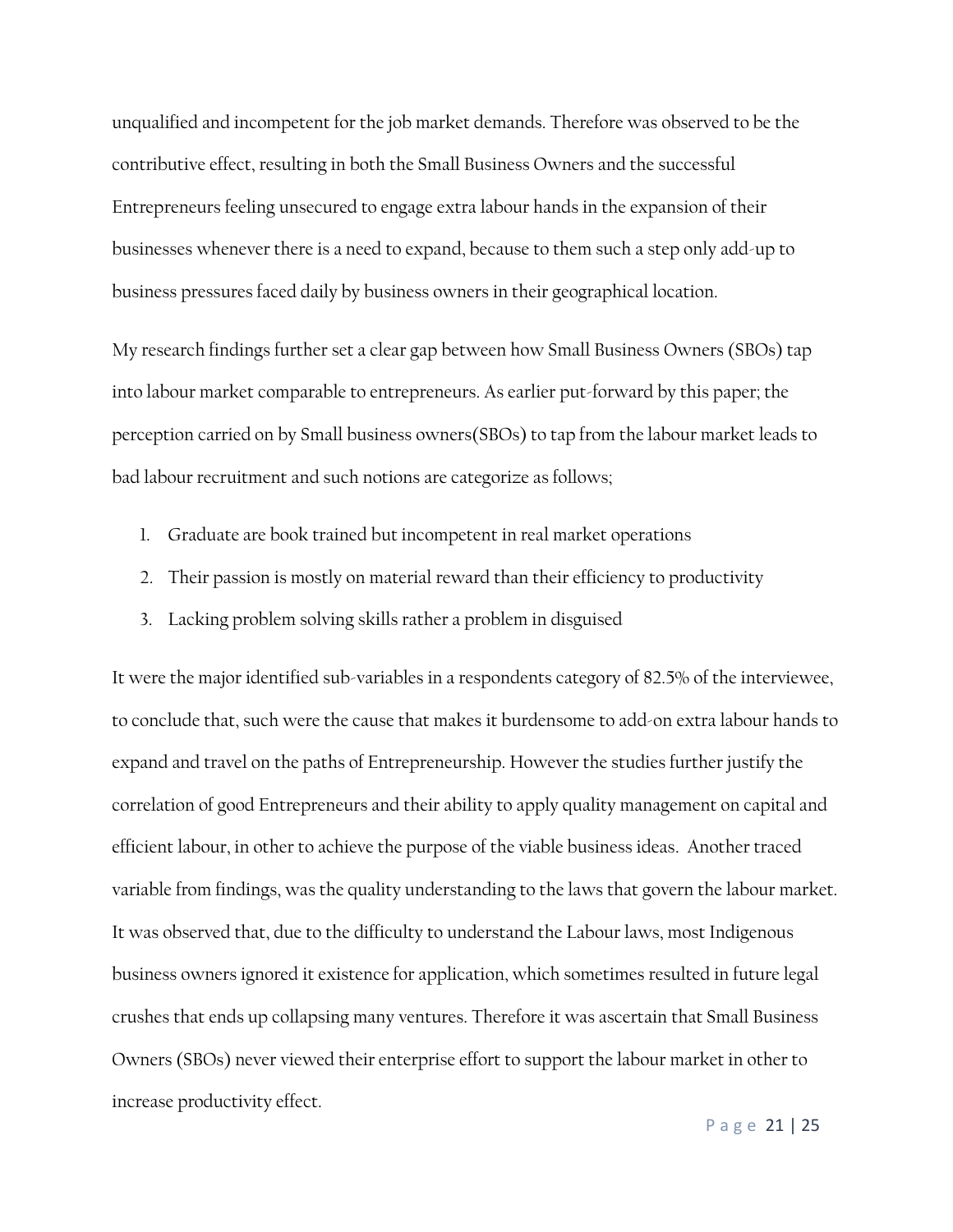This then Underscores the earlier assertion, on the relevance of quality training to Small Business Owners (SBOs) as a basic needs to guide on how to tap into the labour market resourcefully and engage efficient personnel to drive productivity, which in itself built-up confidence in the enterprise owner rather than the Pseudo-business management actions which continues to throw the surviving fate of the business to the whim and caprices of the spiritual priest who lack the technical knowhow for successful functioning of the venture.

## Recommendations & Conclusion

Government in developing countries need to adapt programs and methods very attractive to draw most of the informal sector enterprise to surface and structure themselves into the formal sector, a means to be easily recognized by government and aid in tax net widening. This require government deep understanding towards it domestic market structure for a viable fiscal policy direction that will resolve bad tax legislation, unattractive investment policies, quality data availability for easy access and making decisions as private enterprise on macroeconomic progressive trends, closing the gap of academia and industry to resolve labour inefficiencies and finally government leading in the agenda for the patronization of indigenous goods  $\&$  services by citizens.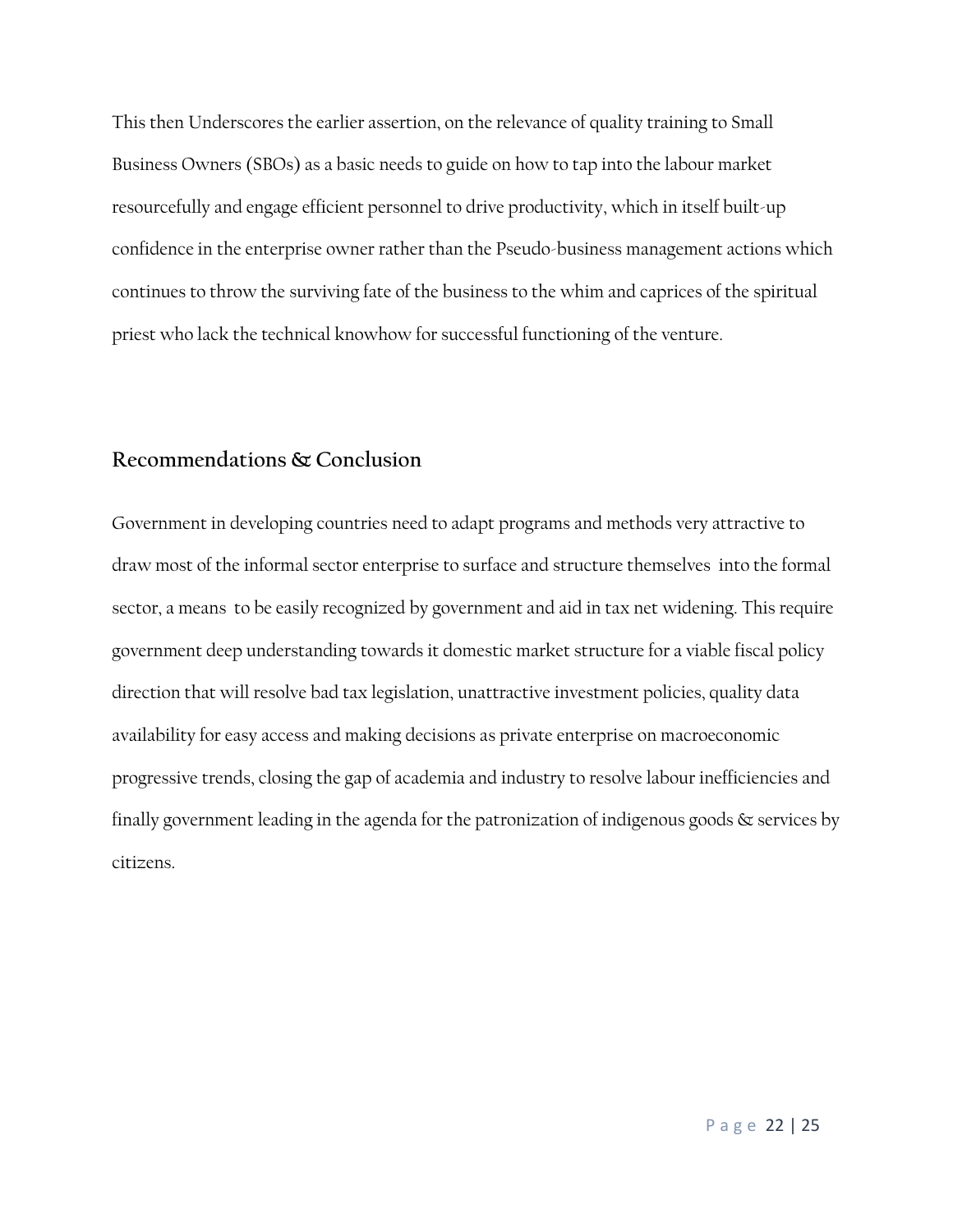## REFERENCES

- 1. Sadaka M.P., (2011). Factors Affecting Growth of Small Scale Enterprise in Kenya: Kenya Institute of Management Library
- 2. Akpan Effiong (2011). Tackling factors inhibiting the development and growth of Africa Diasporas Enterprise and Entrepreneurship; ISBE [www.isbe.org.uk/effiongakpan](http://www.isbe.org.uk/effiongakpan)
- 3. Yusuff S. O., Olagbemi A. A., Atere A. A.,(2012). Factors Affecting Small Scale Business Performance in Informal Economy in Lagos State Nigeria, Gendered base analysis; Lagos University Library
- 4. Akabueze, B. (2002). Financing Small and Medium Enterprise: the small and medium Industries equity investment scheme option; Logos, Nigeria
- 5. Gulani G.M., Usman A., (2012). Financing Small and Medium Scale Enterprise, a challenge for Entrepreneurial development in Gombe State Nigeria; Asia Journal of Business and Management Science Vol.2 No.9 [17-23]
- 6. Douglas, S.P., Craig, C.S. (1995) Global Marketing Strategy, New York. McGraw-Hill
- 7. Pasricha, A. (2005). WTO, Self-Reliance and Globalisation, New Delhi; Deep &Deep
- 8. Yip, G. S.(1995). Total Global Strategy: Managing for Worldwide competitive advantage; Englenood Cliffs, Prentice- Hall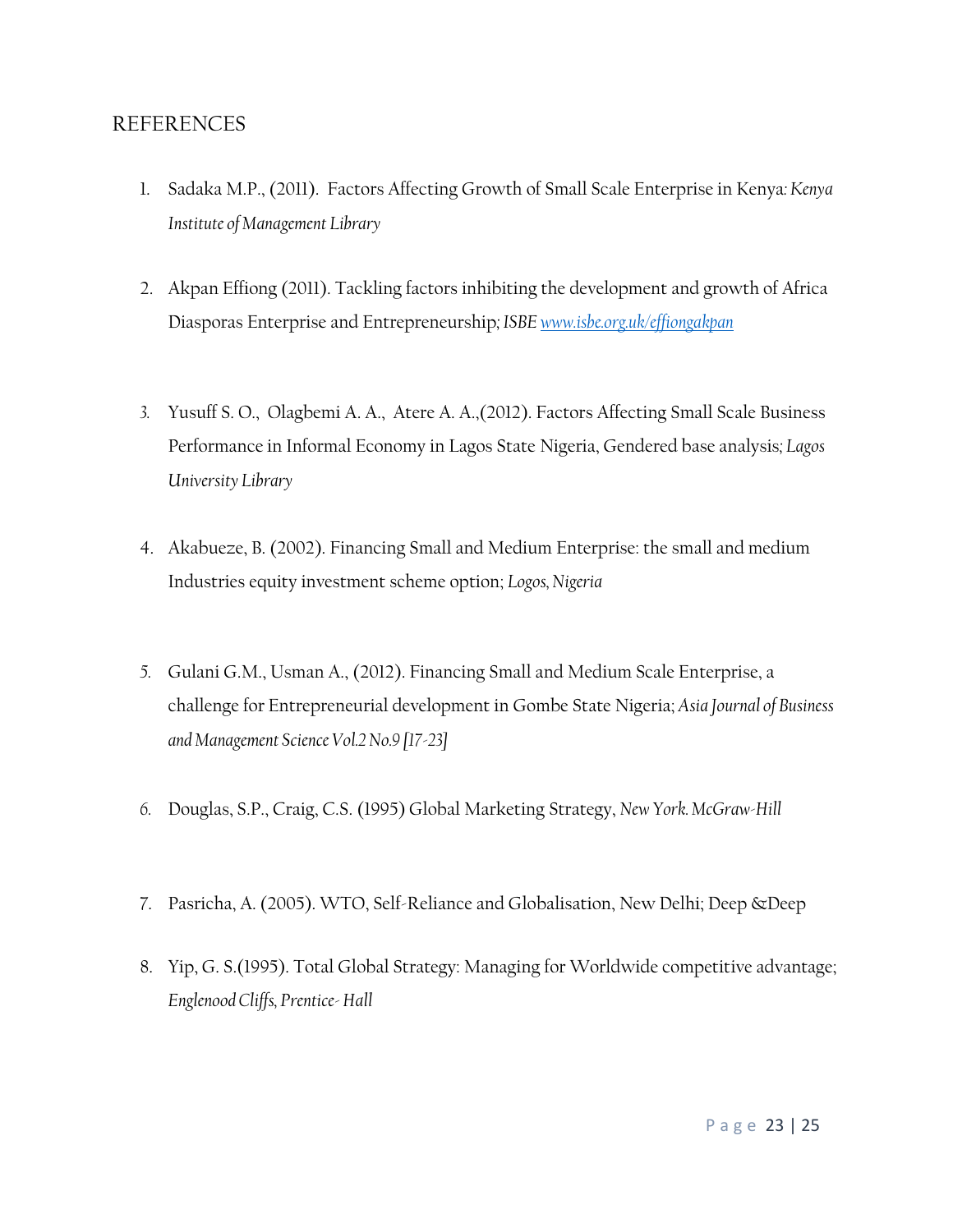- 9. Osotimehim,K.O., Jegede C. A., Akinlabi, B.H. (2012). An Evaluation of challenges and prospecting of Micro and Small Scale Enterprise Development in Nigeria; American International Journal of Contemporary Research Vol.2 No. 4
- 10. Elikem-Ocloo, C., Akaba, S., Worwui-Brown,K. D. (2014). Globalisation & Competitiveness Challenges of Small and Medium Enterprise; International Journal of Business and Social Science. Vol.5, No.4
- 11. Japan International Cooperation Agency (2008) Total Know-how for growing a small business in Ghana. Oguaa business incubator
- 12. Gaukroger, S., Schauster, J., & Sutton, J. (Eds.) (2003) Descartes Natural Philosophy 1912
- 13. Rene´ Descartes (1988) Philosophical writings, Cambridge University Press
- 14. Creswell W. John (2009) Design qualitative, quantitative and mixed methods approach. SAGE Publication Inc.
- 15. Immanuel Kant (1966) Kantianism, in the later twentieth century- Cambridge University Press.
- 16. Moustakas Clark (1994) Phenomenological research methods. https//scholar.google.com
- 17. Edmund Husserl (1965) Phenomenology and the crises of philosophy
- 18. Wolcott F. Harry (2008) Ethnography; a way of seeing
- 19. Guba, E. G., & Lincoln, Y.S. (1998) Competing paradigms in qualitative research
- 20. Bretano Franz (1973) Psychology from an empirical standpoint